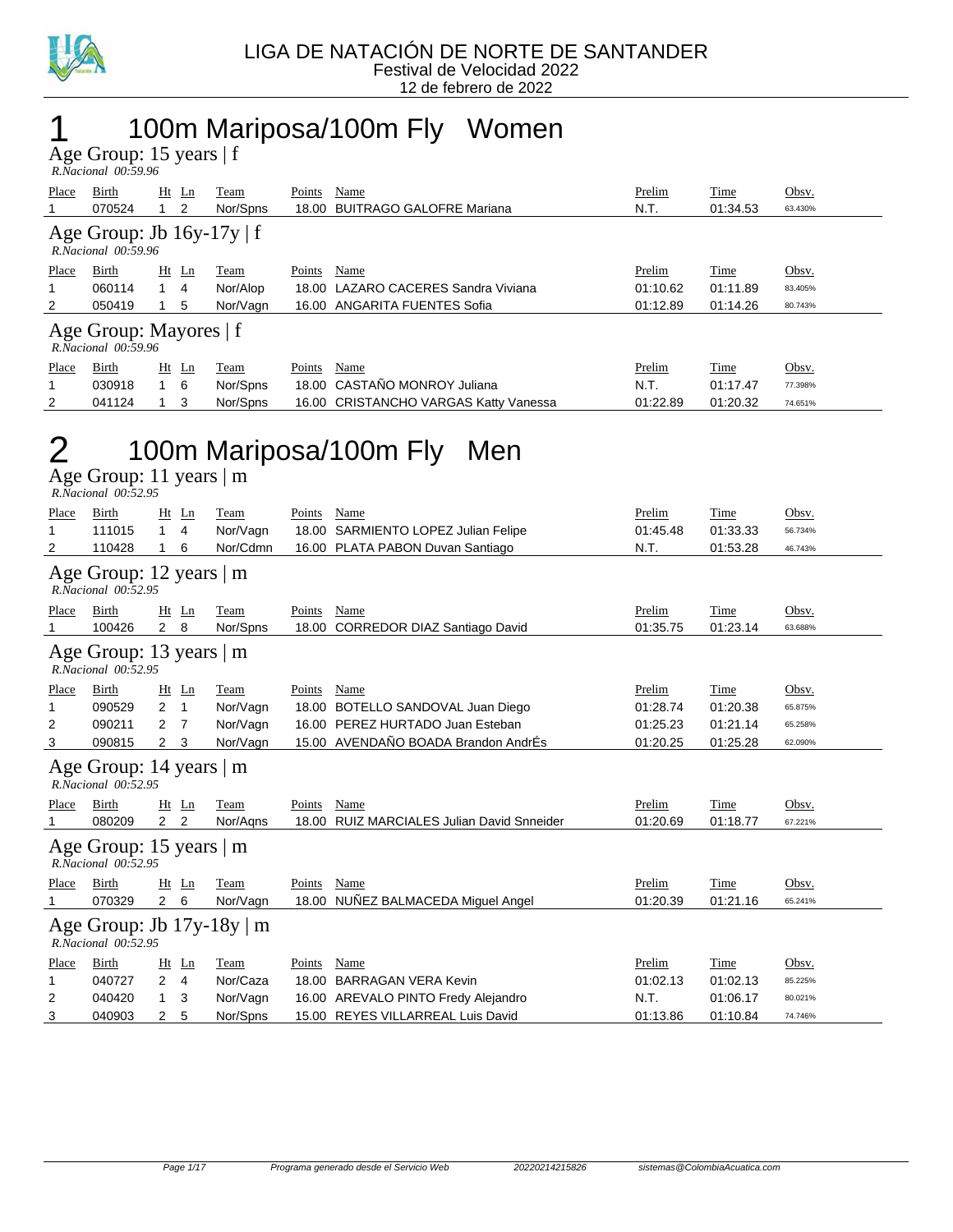

12 de febrero de 2022

# $2$  100m Mariposa/100m Fly Men

| Age Group: Mayores   m |  |
|------------------------|--|
| $R$ Nacional $00.5295$ |  |

|       | 1.1940.00101 00.32.33 |       |          |                           |               |             |         |
|-------|-----------------------|-------|----------|---------------------------|---------------|-------------|---------|
| Place | Birth                 | Ht Ln | Team     | Name<br>Points            | <u>Prelim</u> | <b>Time</b> | Obsv    |
|       | 870628                |       | Nor/Vagn | 18.00 CARRILLO ROZO David | N.T.          | 01:05.48    | 80.864% |

## 3 50m Espalda/50m Back Women

Age Group: 09 years | f

|              | R.Nacional 00:28.11                                   |                |                |             |               |                                         |          |             |         |
|--------------|-------------------------------------------------------|----------------|----------------|-------------|---------------|-----------------------------------------|----------|-------------|---------|
| <b>Place</b> | <b>Birth</b>                                          |                | $Ht$ Ln        | <b>Team</b> | <b>Points</b> | <b>Name</b>                             | Prelim   | <b>Time</b> | Obsv.   |
| 1            | 130620                                                | $\mathbf{1}$   | 6              | Nor/Caza    |               | <b>GARCÍA SANTOS Gerald Sofia</b>       | N.T.     | 00:58.47    | 48.076% |
| 2            | 130513                                                | $\mathbf{1}$   | 3              | Nor/Vagn    |               | <b>VERGARA SOSA Catalina</b>            | N.T.     | 00:59.93    | 46.905% |
|              | Age Group: 11 years $ f $<br>R.Nacional 00:28.11      |                |                |             |               |                                         |          |             |         |
| Place        | Birth                                                 |                | $Ht$ Ln        | <b>Team</b> | Points Name   |                                         | Prelim   | Time        | Obsv.   |
| 1            | 110207                                                | $\overline{2}$ | 3              | Nor/Cdmn    |               | 18.00 DIAZ SEGURA Karol Giser           | 00:50.24 | 00:45.01    | 62.453% |
| 2            | 110420                                                | 2              | 5              | Nor/Tgcn    |               | 16.00 MIREP TOVAR Sarah                 | 00:48.32 | 00:49.08    | 57.274% |
| 3            | 110430                                                | $\mathbf{1}$   | 5              | Nor/Aqns    |               | 15.00 PAEZ RIVERA Manuela               | N.T.     | 01:02.06    | 45.295% |
|              | Age Group: 12 years   f<br>R.Nacional 00:28.11        |                |                |             |               |                                         |          |             |         |
| <b>Place</b> | <b>Birth</b>                                          |                | $Ht$ Ln        | <b>Team</b> | Points Name   |                                         | Prelim   | <b>Time</b> | Obsv.   |
| 1            | 100319                                                | 3              | 8              | Nor/Aqns    |               | 18.00 NAVARRO RINCON Mercy Ayalen       | 00:44.83 | 00:46.68    | 60.219% |
| 2            | 101028                                                | 1              | 4              | Nor/Libn    |               | 16.00 GRANADILLO GALVIS Sther Sofia     | N.T.     | 00:51.15    | 54.956% |
| 3            | 100901                                                | 2              | 6              | Nor/Caza    |               | 15.00 MIRANDA HUXLEY Maria Helena       | 00:56.38 | 00:54.01    | 52.046% |
| 4            | 100820                                                | 2              | $\overline{2}$ | Nor/Agns    |               | 14.00 TORRES TARAZONA Maria Jose        | 01:14.82 | 01:00.30    | 46.617% |
| 5            | 100109                                                | $\mathbf{1}$   | $\overline{2}$ | Nor/Cdmn    |               | 13.00 OMANA ALFONSO Alysson Yulieth     | N.T.     | 01:04.16    | 43.812% |
|              | Age Group: 13 years   f<br>R.Nacional 00:28.11        |                |                |             |               |                                         |          |             |         |
| Place        | <b>Birth</b>                                          |                | Ht Ln          | <b>Team</b> | Points Name   |                                         | Prelim   | <b>Time</b> | Obsv.   |
| 1            | 090125                                                | 3              | $\overline{2}$ | Nor/Vagn    |               | 18.00 RAMIREZ GUTIERREZ Keilly Yojana   | 00:37.86 | 00:34.83    | 80.706% |
| 2            | 090330                                                | 2              | 4              | Nor/Vagn    |               | 16.00 FUENTES CRISPIN Nicoll Alejandra  | 00:46.78 | 00:41.37    | 67.948% |
| 3            | 090703                                                | 3              | $\overline{7}$ | Nor/Vagn    |               | 15.00 LEAL GONZÁLEZ Hanna Sophia        | 00:42.24 | 00:44.13    | 63.698% |
| 4            | 090225                                                | 3              | $\mathbf{1}$   | Nor/Spns    |               | 14.00 DURAN RODRIGUEZ Dayanna Alexandra | 00:44.62 | 00:45.94    | 61.189% |
| 5            | 090626                                                | $\overline{2}$ | 8              | Nor/Cdmn    |               | 13.00 RAMIREZ PARADA Salome             | N.T.     | 01:04.25    | 43.751% |
|              | Age Group: 15 years   f<br>R.Nacional 00:28.11        |                |                |             |               |                                         |          |             |         |
| Place        | Birth                                                 |                | $Ht$ Ln        | Team        | Points Name   |                                         | Prelim   | Time        | Obsv.   |
| $\mathbf{1}$ | 071220                                                | 3 <sub>5</sub> |                | Nor/Caza    |               | 18.00 RANGEL LIZCANO Juana Valentina    | 00:35.74 | 00:38.27    | 73.452% |
|              | Age Group: Jb $16y-17y \mid f$<br>R.Nacional 00:28.11 |                |                |             |               |                                         |          |             |         |
| <u>Place</u> | <b>Birth</b>                                          |                | $Ht$ Ln        | <b>Team</b> | <b>Points</b> | <b>Name</b>                             | Prelim   | <u>Time</u> | Obsv.   |
| 1            | 061210                                                | 2 <sub>1</sub> |                | Nor/Spns    |               | 18.00 JAIMES HERNANDEZ Laura Sofia      | N.T.     | 00:37.49    | 74.980% |
|              | Age Group: Mayores   f<br>R.Nacional 00:28.11         |                |                |             |               |                                         |          |             |         |
| <b>Place</b> | <b>Birth</b>                                          |                | $Ht$ Ln        | <b>Team</b> | Points Name   |                                         | Prelim   | Time        | Obsv.   |
| 1            | 041007                                                | 3              | 3              | Nor/Caza    |               | 18.00 SANCHEZ JAIMES Darly Natalia      | 00:35.80 | 00:36.09    | 77.889% |
| 2            | 020320                                                | 3              | $\overline{4}$ | Nor/Vagn    |               | 16.00 MACH GIL Fabiana Andreina         | 00:34.67 | 00:36.65    | 76.698% |
| 3            | 040425                                                | 3              | 6              | Nor/Vagn    |               | 15.00 DOMINGUEZ DELGADO Mariangel       | 00:37.66 | 00:40.22    | 69.891% |
| 4            | 971217                                                | 2              | $\overline{7}$ | Nor/Agns    |               | 14.00 ORTIZ JAIMEZ Silvana Alexandra    | N.T.     | 01:05.65    | 42.818% |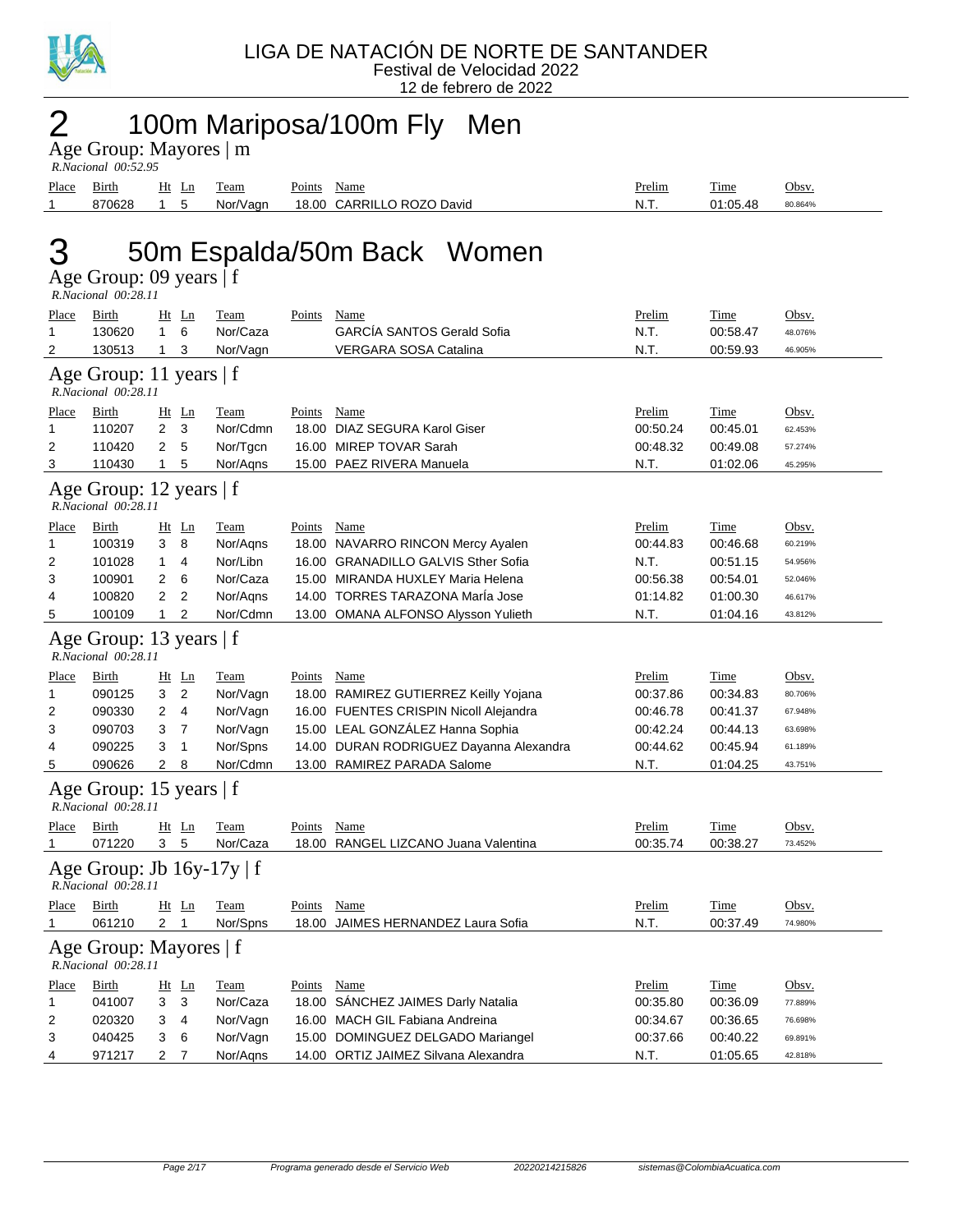

### 4 50m Espalda/50m Back Men

Age Group: 09 years | m  *R.Nacional 00:25.71* 

| Place<br>$\mathbf{1}$                          | <b>Birth</b><br>130220                         | $Ht$ Ln<br>$\mathbf{1}$ | $\overline{2}$ | Team<br>Nor/Vagn | Points        | Name<br>SAYAGO SEPULVEDA Angel Paul     | Prelim<br>N.T. | Time<br>01:06.41 | Obsv.<br>38.714% |  |
|------------------------------------------------|------------------------------------------------|-------------------------|----------------|------------------|---------------|-----------------------------------------|----------------|------------------|------------------|--|
| 2                                              | 130210                                         | $\mathbf{1}$            | 6              | Nor/Vagn         |               | PADILLA ARIAS Cristian David            | N.T.           | 01:07.92         | 37.853%          |  |
|                                                | Age Group: 10 years   m<br>R.Nacional 00:25.71 |                         |                |                  |               |                                         |                |                  |                  |  |
| <b>Place</b>                                   | <b>Birth</b>                                   | Ht Ln                   |                | <b>Team</b>      | <b>Points</b> | <b>Name</b>                             | Prelim         | <b>Time</b>      | Obsv.            |  |
| 1                                              | 120522                                         | $\mathbf{1}$            | 5              | Nor/Vagn         |               | CASTELLANOS LEAL Angel Felipe           | N.T.           | 00:53.31         | 48.227%          |  |
| $\overline{2}$                                 | 120111                                         | $\mathbf{1}$            | $\overline{7}$ | Nor/Vagn         |               | <b>MARTINEZ ROA Andres Leonardo</b>     | N.T.           | 00:53.97         | 47.638%          |  |
| 3                                              | 120510                                         | 1                       | 4              | Nor/Vagn         |               | <b>SALAS URUENA Matias</b>              | N.T.           | 01:04.78         | 39.688%          |  |
| 4                                              | 120217                                         | 2                       | 8              | Nor/Vagn         |               | SAAB BARINAS Pablo David                | N.T.           | 01:14.95         | 34.303%          |  |
| 5                                              | 120718                                         | $\mathbf{1}$            | 3              | Nor/Aqns         |               | ORDOÑEZ BAUTISTA Luis Esteban           | N.T.           | 01:18.79         | 32.631%          |  |
|                                                | Age Group: 11 years   m<br>R.Nacional 00:25.71 |                         |                |                  |               |                                         |                |                  |                  |  |
| Place                                          | Birth                                          | Ht Ln                   |                | <b>Team</b>      | Points Name   |                                         | Prelim         | Time             | Obsv.            |  |
| $\mathbf{1}$                                   | 110203                                         | 5                       | $\overline{2}$ | Nor/Cdmn         |               | 18.00 ALVARES PEDRAZA Angel AndrÉs      | 00:48.15       | 00:45.81         | 56.123%          |  |
| $\overline{2}$                                 | 110825                                         | 5                       | $\overline{7}$ | Nor/Spns         |               | 16.00 PARADA QUINTERO AndrÉs Gabriel    | 00:48.49       | 00:48.49         | 53.021%          |  |
| 3                                              | 110923                                         | 4                       | 3              | Nor/Cdmn         | 15.00         | <b>CABARICO BUITRAGO Juan Sebastian</b> | 01:07.53       | 01:10.14         | 36.655%          |  |
| 4                                              | 111002                                         | 4                       | 6              | Nor/Vagn         |               | 14.00 SEPULVEDA RODRIGUEZ Mario AndrÉs  | 01:11.65       | 01:16.04         | 33.811%          |  |
| Age Group: 12 years   m<br>R.Nacional 00:25.71 |                                                |                         |                |                  |               |                                         |                |                  |                  |  |
| Place                                          | Birth                                          | Ht Ln                   |                | Team             | Points        | Name                                    | Prelim         | Time             | Obsv.            |  |
| $\mathbf{1}$                                   | 100621                                         | 5                       | 3              | Nor/Spns         |               | 18.00 ORTIZ PEREZ Damian Jose           | 00:43.34       | 00:41.29         | 62.267%          |  |
| $\overline{2}$                                 | 100310                                         | 4                       | $\overline{4}$ | Nor/Caza         |               | 16.00 JIMENEZ MARTINEZ Juan Camilo      | 00:51.38       | 00:42.59         | 60.366%          |  |
| 3                                              | 100205                                         | 2                       | 6              | Nor/Agns         |               | 15.00 CARRERO PEÑALOZA Nocolas Esteban  | N.T.           | 00:47.70         | 53.899%          |  |
| 4                                              | 100727                                         | $\overline{2}$          | $\mathbf{1}$   | Nor/Cdmn         |               | 14.00 GOMEZ CONTRERAS Grabiel Alejandro | N.T.           | 00:56.33         | 45.642%          |  |
| 5                                              | 100329                                         | 2                       | $\overline{2}$ | Nor/Cdmn         |               | 13.00 ROJAS ROJAS Cristian Alejandro    | N.T.           | 01:02.79         | 40.946%          |  |
| 6                                              | 100629                                         | $\overline{2}$          | $\overline{7}$ | Nor/Alop         |               | 12.00 ESCALANTE NUÑEZ Ricardo Felipe    | N.T.           | 01:06.29         | 38.784%          |  |
|                                                | Age Group: 13 years   m<br>R.Nacional 00:25.71 |                         |                |                  |               |                                         |                |                  |                  |  |
| <b>Place</b>                                   | <b>Birth</b>                                   | $Ht$ Ln                 |                | <b>Team</b>      | <b>Points</b> | <b>Name</b>                             | Prelim         | Time             | Obsv.            |  |
| $\mathbf{1}$                                   | 090815                                         | 6                       | $\overline{2}$ | Nor/Vagn         |               | 18.00 AVENDAÑO BOADA Brandon AndrÉs     | 00:40.30       | 00:40.71         | 63.154%          |  |
| 2                                              | 090612                                         | 5                       | 4              | Nor/Aqns         |               | 16.00 PEÑARANDA SARABIA Jose David      | 00:42.27       | 00:42.50         | 60.494%          |  |
| 3                                              | 090129                                         | 5                       | 6              | Nor/Vagn         |               | 15.00 RINCONES CORDOBA Alejandro        | 00:43.85       | 00:44.15         | 58.233%          |  |
| 4                                              | 090408                                         | 5                       | $\mathbf{1}$   | Nor/Alop         |               | 14.00 NUÑEZ RAGUA Juan Diego            | 00:48.57       | 00:44.22         | 58.141%          |  |
| 5                                              | 090301                                         | $\overline{2}$          | 4              | Nor/Tgcn         |               | 13.00 ROMERO MUNOZ Nicolas              | N.T.           | 00:46.43         | 55.374%          |  |
| 6                                              | 090227                                         | 5                       | 8              | Nor/Agns         |               | 12.00 TORRES GONZALEZ Julian Felipe     | 00:49.61       | 00:48.24         | 53.296%          |  |
| 7                                              | 090807                                         | 4                       | 5              | Nor/Caza         |               | 11.00 SANDOVAL MEJİA Renato             | 01:04.24       | 00:51.58         | 49.845%          |  |
| 8                                              | 090327                                         | $\overline{2}$          | 5              | Nor/Cdmn         |               | 10.00 QUINTERO RAMON Angel David        | N.T.           | 00:57.77         | 44.504%          |  |
| 9                                              | 091130                                         | 4                       | $\overline{7}$ | Nor/Spns         |               | 8.00 GELVEZ AMAYA Jhoan Esteban         | 01:13.58       | 01:14.09         | 34.701%          |  |
|                                                | Age Group: 14 years   m<br>R.Nacional 00:25.71 |                         |                |                  |               |                                         |                |                  |                  |  |
| Place                                          | <b>Birth</b>                                   | $Ht$ Ln                 |                | <b>Team</b>      | <b>Points</b> | <b>Name</b>                             | <b>Prelim</b>  | <u>Time</u>      | Obsv.            |  |
| 1                                              | 080604                                         | 3                       | 8              | Nor/Vagn         |               | 18.00 JAIMES RAMIREZ Juan Jose          | N.T.           | 00:43.85         | 58.632%          |  |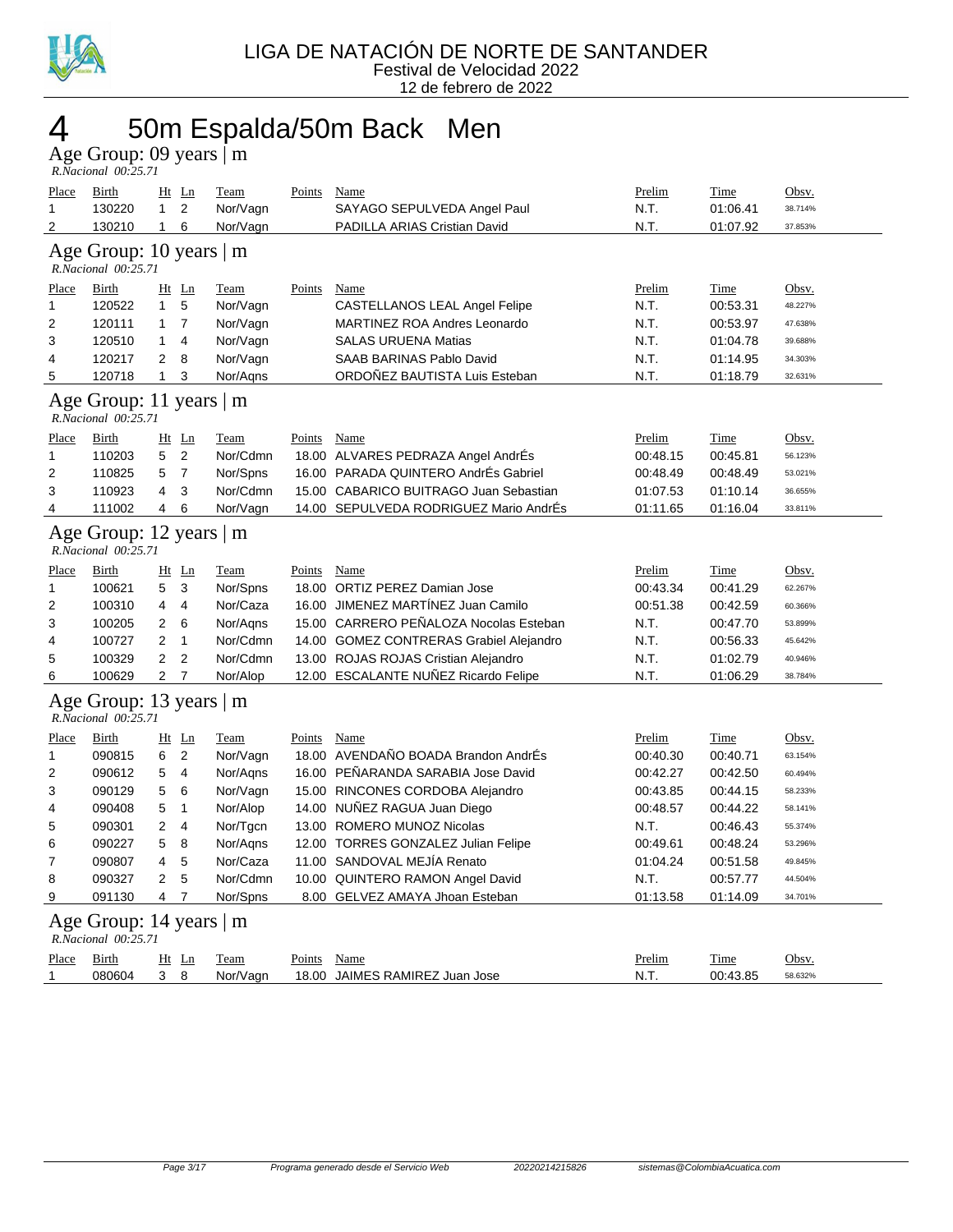

### 4 50m Espalda/50m Back Men

Age Group: 15 years | m

| $R. Nacional$ $00:25.71$                                   |                                             |    |                |           |        |                                          |          |             |         |
|------------------------------------------------------------|---------------------------------------------|----|----------------|-----------|--------|------------------------------------------|----------|-------------|---------|
| Place                                                      | Birth                                       |    | $Ht$ Ln        | Team      | Points | Name                                     | Prelim   | Time        | Obsv.   |
| 1                                                          | 070311                                      | 6  | 3              | Nor/Vagn  |        | 18.00 MORA GAVIRIA David Santiago        | 00:37.12 | 00:35.76    | 71.896% |
| 2                                                          | 070131                                      | 6  | 8              | Nor/Cdmn  |        | 16.00 SEPÚLVEDA BUENO PHELPS Juan Felipe | 00:41.47 | 00:37.78    | 68.052% |
| 3                                                          | 071211                                      | 6  | 6              | Nor/Agns  |        | 15.00 RODRIGUEZ JULIO Richard            | 00:39.23 | 00:39.57    | 64.973% |
| 4                                                          | 070620                                      | 4  | 2              | Nor/Tole  |        | 14.00 BAUTISTA FLOREZ Carlos Esneyder    | 01:11.75 | 01:12.28    | 35.570% |
|                                                            | 070818                                      | 3  | 1              | Nor/Cdmn  |        | CATILLA NIÑO Dassler Alexander           | N.T.     | No Show     |         |
| Age Group: 16 years   m<br>R.Nacional 00:25.71             |                                             |    |                |           |        |                                          |          |             |         |
| Place                                                      | <b>Birth</b>                                |    | $Ht$ Ln        | Team      | Points | Name                                     | Prelim   | Time        | Obsv.   |
| 1                                                          | 061114                                      | 3  | 2              | Nor/Cdmn  |        | 18.00 SEGURA CARRILLO Juan Sebastian     | N.T.     | 00:33.54    | 76.655% |
| 2                                                          | 060125                                      | 3  | 5              | Nor/Spns  |        | 16.00 ARAQUE RANGEL Diego Armando        | N.T.     | 00:33.60    | 76.518% |
| 3                                                          | 060927                                      | 3  | 6              | Nor/Spns  |        | 15.00 CAPACHO MC CORMICK David Santiago  | N.T.     | 00:34.90    | 73.668% |
| 4                                                          | 060530                                      | 3  | 3              | Nor/Caza  |        | 14.00 RUIZ MONCADA Fabian Jheriel        | N.T.     | 00:38.16    | 67.374% |
| 5                                                          | 061116                                      | 1  |                | Nor/Jacpa |        | 13.00 CAMACHO SEPULVEDA Diego Andres     | N.T.     | 00:52.65    | 48.832% |
| Age Group: Jb $17y-18y \mid m$<br>$R. Nacional$ $00:25.71$ |                                             |    |                |           |        |                                          |          |             |         |
| Place                                                      | Birth                                       | Ht | Ln             | Team      | Points | Name                                     | Prelim   | <b>Time</b> | Obsv.   |
| 1                                                          | 040123                                      | 6  | 1              | Nor/Caza  |        | 18.00 AYALA CARRILLO AndrÉs David        | 00:41.01 | 00:40.63    | 63.278% |
| 2                                                          | 050108                                      | 4  | 8              | Nor/Cdmn  |        | 16.00 PLATA PABON Kevin Esteban          | N.T.     | 00:42.71    | 60.197% |
| 3                                                          | 050309                                      | 3  | 4              | Nor/Cdmn  |        | 15.00 LOZADA BAUTISTA Duvan Alejandro    | N.T.     | 00:44.09    | 58.313% |
|                                                            | Age Group: Mayores  <br>R.Nacional 00:25.71 |    |                | m         |        |                                          |          |             |         |
| Place                                                      | Birth                                       | Ht | Ln             | Team      | Points | Name                                     | Prelim   | Time        | Obsv.   |
| 1                                                          | 031006                                      | 6  | $\overline{4}$ | Nor/Spns  |        | 18.00 TORRES LIZARAZO Faiber Dubal       | 00:30.60 | 00:31.49    | 81.645% |
| 2                                                          | 031222                                      | 6  | 5              | Nor/Spns  |        | 16.00 GUZMAN GOMEZ Ronald Alejandro      | 00:33.37 | 00:33.53    | 76.678% |
| 3                                                          | 981020                                      | 4  | $\mathbf{1}$   | Nor/Alop  |        | 15.00 TAPIA GONZALEZ Felipe              | N.T.     | 00:39.97    | 64.323% |
| 4                                                          | 000613                                      | 6  | $\overline{7}$ | Nor/Aqns  |        | 14.00 GONZÁLEZ BECERRA Diego Jose        | 00:40.86 | 00:41.51    | 61.937% |
| 5                                                          | 030901                                      | 5  | 5              | Nor/Alop  |        | 13.00 PARADA ALVAREZ Giovanny Enrique    | 00:42.72 | 00:41.75    | 61.581% |

# 5 100m Pecho/100m Breast Women

Age Group: 12 years | f  *R.Nacional 01:10.07* 

| Place        | Birth<br>100319                                           |         | $Ht$ Ln<br>5 | Team<br>Nor/Aans | Points | Name<br>18.00 NAVARRO RINCON Mercy Ayalen | Prelim<br>01:49.80 | Time<br>01:47.28 | Obsv.<br>65.315% |  |
|--------------|-----------------------------------------------------------|---------|--------------|------------------|--------|-------------------------------------------|--------------------|------------------|------------------|--|
|              | Age Group: 13 years $ f $<br>$R. Nacional$ $01:10.07$     |         |              |                  |        |                                           |                    |                  |                  |  |
| Place        | Birth                                                     |         | $Ht$ Ln      | Team             | Points | Name                                      | Prelim             | Time             | Obsv.            |  |
|              | 090907                                                    |         | 4            | Nor/Vagn         |        | 18.00 CHAPARRO TRUJILLO Maria Belen       | 01:37.89           | 01:43.95         | 67.407%          |  |
|              | Age Group: Jb $16y-17y \mid f$<br>$R$ Nacional $01:10.07$ |         |              |                  |        |                                           |                    |                  |                  |  |
| <b>Place</b> | <b>Birth</b>                                              | $Ht$ Ln |              | Team             | Points | Name                                      | Prelim             | Time             | Obsv.            |  |
|              | 060114                                                    |         | 3            | Nor/Alop         |        | 18.00 LAZARO CACERES Sandra Viviana       | N.T.               | 01:28.94         | 78.783%          |  |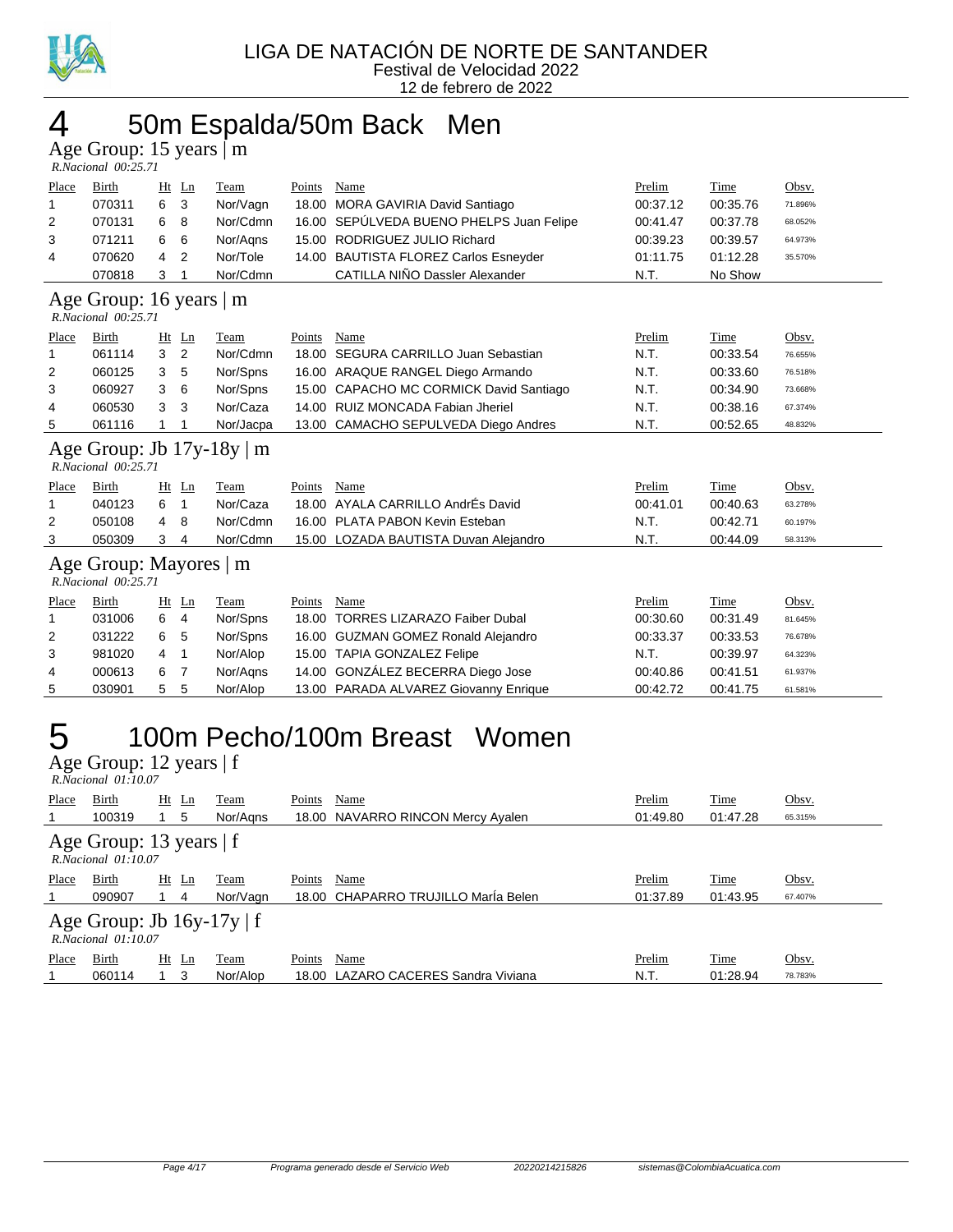

#### 6 100m Pecho/100m Breast Men

Age Group: 12 years | m  *R.Nacional 00:59.93* 

| Place<br>$\mathbf{1}$<br>2                            | Birth<br>100120<br>100621                        | $Ht$ Ln<br>$\overline{2}$<br>2<br>$\overline{2}$<br>8 | Team<br>Nor/Caza<br>Nor/Spns             | Points                          | Name<br>18.00 RUIZ MONCADA Angel Elian<br>16.00 ORTIZ PEREZ Damian Jose                                      | Prelim<br>01:37.76<br>01:45.73     | Time<br>01:33.46<br>01:49.95                    | Obsv.<br>64.124%<br>54.507%            |  |  |
|-------------------------------------------------------|--------------------------------------------------|-------------------------------------------------------|------------------------------------------|---------------------------------|--------------------------------------------------------------------------------------------------------------|------------------------------------|-------------------------------------------------|----------------------------------------|--|--|
|                                                       | Age Group: 13 years $ m $<br>R.Nacional 00:59.93 |                                                       |                                          |                                 |                                                                                                              |                                    |                                                 |                                        |  |  |
| Place<br>1<br>2<br>3                                  | <b>Birth</b><br>090612<br>090529<br>090115       | $Ht$ Ln<br>$\overline{2}$<br>1<br>1<br>1<br>7<br>1    | Team<br>Nor/Aqns<br>Nor/Vagn<br>Nor/Libn | <b>Points</b><br>18.00<br>16.00 | Name<br>PEÑARANDA SARABIA Jose David<br>BOTELLO SANDOVAL Juan Diego<br>15.00 ORTEGA HERNANDEZ Juan Sebastian | Prelim<br>01:42.25<br>N.T.<br>N.T. | <b>Time</b><br>01:42.02<br>01:46.71<br>02:06.93 | Obsv.<br>58.743%<br>56.162%<br>47.215% |  |  |
|                                                       | Age Group: 14 years   m<br>R.Nacional 00:59.93   |                                                       |                                          |                                 |                                                                                                              |                                    |                                                 |                                        |  |  |
| Place<br>1<br>2                                       | Birth<br>080308<br>081012                        | Ht Ln<br>$\overline{2}$<br>6<br>$\mathbf{1}$<br>4     | Team<br>Nor/Cdmn<br>Nor/Cdmn             | Points<br>18.00                 | Name<br><b>CUADROS RAMIREZ Simon</b><br>16.00 HERNANDES GUERRERO AndrÉs Sebastian                            | Prelim<br>01:29.14<br>01:54.86     | Time<br>01:28.30<br>01:48.76                    | Obsv.<br>67.871%<br>55.103%            |  |  |
| Age Group: 15 years $ m $<br>$R. Nacional$ $00:59.93$ |                                                  |                                                       |                                          |                                 |                                                                                                              |                                    |                                                 |                                        |  |  |
| Place<br>1<br>2                                       | Birth<br>070914<br>071221                        | $Ht$ Ln<br>2<br>3<br>2<br>1                           | Team<br>Nor/Vagn<br>Nor/Cdmn             | Points                          | Name<br>18.00 HERRERA PALACIO Miguel Angel<br>16.00 PUENTES TORREZ Juan                                      | Prelim<br>01:24.34<br>N.T.         | Time<br>01:27.24<br>01:30.42                    | Obsv.<br>68.696%<br>66.280%            |  |  |
|                                                       | R.Nacional 00:59.93                              |                                                       | Age Group: Jb $17y-18y \mid m$           |                                 |                                                                                                              |                                    |                                                 |                                        |  |  |
| Place<br>1<br>2                                       | Birth<br>050406<br>050721                        | $Ht$ Ln<br>$\overline{2}$<br>5<br>6<br>$\mathbf{1}$   | Team<br>Nor/Caza<br>Nor/Vagn             | Points<br>16.00                 | Name<br>18.00 RIOS PEÑA Santiago<br><b>BLANCO LATORRE Edd</b>                                                | Prelim<br>01:08.11<br>N.T.         | Time<br>01:07.92<br>01:33.07                    | Obsv.<br>88.236%<br>64.392%            |  |  |
|                                                       | Age Group: Mayores   m<br>R.Nacional 00:59.93    |                                                       |                                          |                                 |                                                                                                              |                                    |                                                 |                                        |  |  |
| Place<br>1<br>2                                       | Birth<br>990811<br>030620                        | $Ht$ Ln<br>$\overline{2}$<br>4<br>3<br>1              | Team<br>Nor/Caza<br>Nor/Spns             | Points<br>18.00<br>16.00        | Name<br><b>CHAVEZ HERRERA Felipe</b><br><b>GONZÁLEZ DEPABLOS Jesus Daniel</b>                                | Prelim<br>01:06.61<br>N.T.         | Time<br>01:07.39<br>01:11.42                    | Obsv.<br>88.930%<br>83.912%            |  |  |
| 3                                                     | 870628                                           | 5<br>1                                                | Nor/Vagn                                 |                                 | 15.00 CARRILLO ROZO David                                                                                    | N.T.                               | 01:18.23                                        | 76.607%                                |  |  |

#### 7 50m Libre/50m Free Women

Age Group: 08 years | f

|                                                     | R.Nacional 00:25.11 |    |     |          |        |                                     |          |             |         |  |  |
|-----------------------------------------------------|---------------------|----|-----|----------|--------|-------------------------------------|----------|-------------|---------|--|--|
| <b>Place</b>                                        | Birth               | Ht | Ln  | Team     | Points | Name                                | Prelim   | <u>Time</u> | Obsv.   |  |  |
|                                                     | 140828              |    |     | Nor/Vagn |        | <b>TORRES PINTO Mayren Stefania</b> | N.T.     | 01:06.01    | 38.040% |  |  |
| Age Group: 09 years $ f $<br>$R. Nacional$ 00:25.11 |                     |    |     |          |        |                                     |          |             |         |  |  |
| Place                                               | Birth               | Ht | Ln  | Team     | Points | Name                                | Prelim   | <u>Time</u> | Obsv.   |  |  |
|                                                     | 130513              | 2  | - 3 | Nor/Vagn |        | VERGARA SOSA Catalina               | 00:59.80 | 00:49.01    | 51.234% |  |  |
| 2                                                   | 130620              | 2  | 4   | Nor/Caza |        | <b>GARCÍA SANTOS Gerald Sofia</b>   | 00:54.97 | 01:00.70    | 41.367% |  |  |
|                                                     |                     |    |     |          |        |                                     |          |             |         |  |  |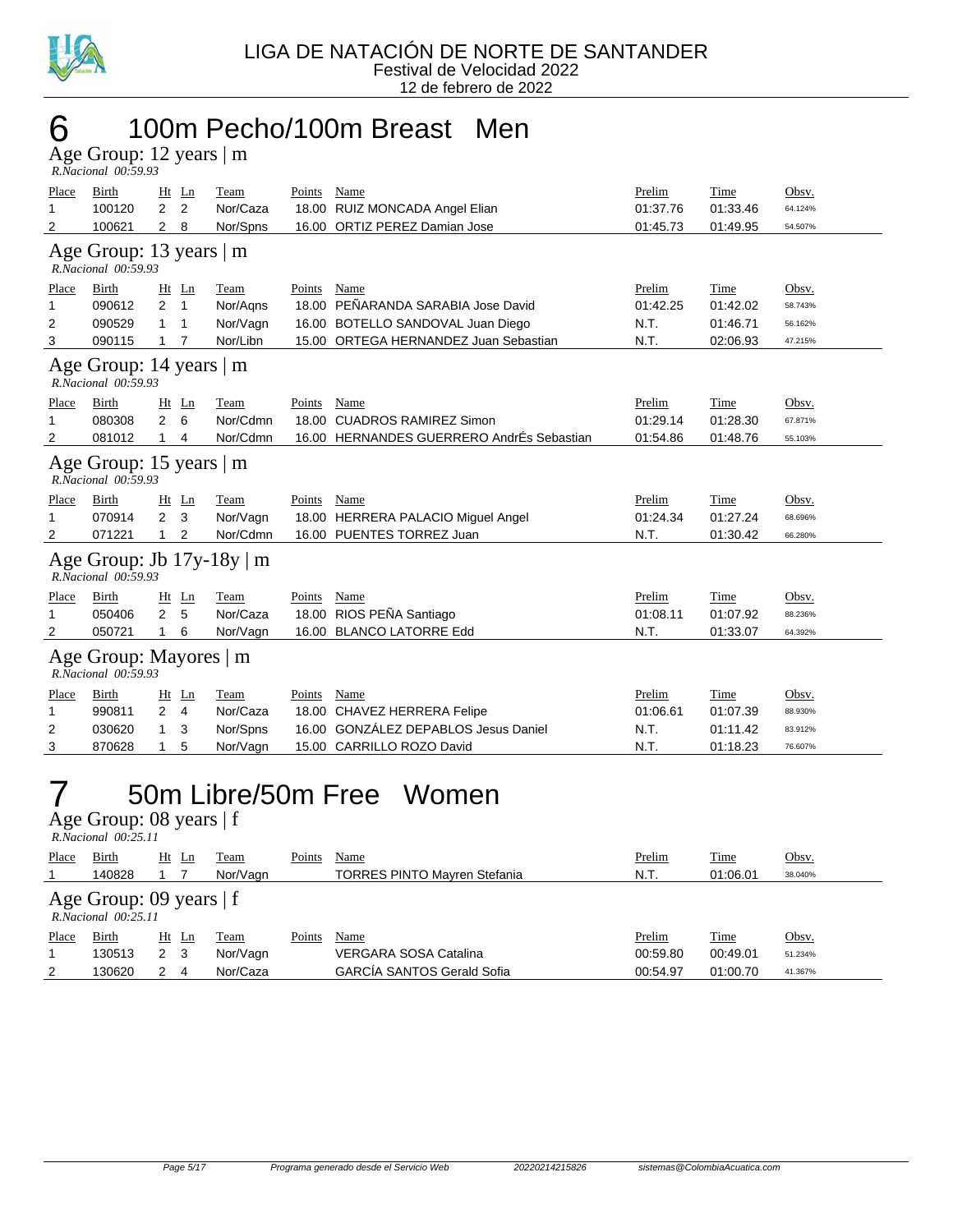

#### 7 50m Libre/50m Free Women

Age Group: 10 years | f  *R.Nacional 00:25.11* 

| <u>Place</u><br>1 | <b>Birth</b><br>121021                           | $Ht$ Ln<br>2<br>$\mathbf{1}$     | <b>Team</b><br>Nor/Caza        | <b>Points</b> | <b>Name</b><br>18.00 MIRANDA HUXLEY Nayeli Ana | Prelim<br>N.T. | <b>Time</b><br>00:49.02 | Obsv.<br>51.224% |
|-------------------|--------------------------------------------------|----------------------------------|--------------------------------|---------------|------------------------------------------------|----------------|-------------------------|------------------|
|                   | Age Group: 11 years $ f $<br>R.Nacional 00:25.11 |                                  |                                |               |                                                |                |                         |                  |
|                   |                                                  |                                  |                                |               |                                                |                |                         |                  |
| <u>Place</u>      | <b>Birth</b>                                     | $Ht$ Ln                          | <b>Team</b>                    | <b>Points</b> | <b>Name</b>                                    | Prelim         | <b>Time</b>             | Obsv.            |
| 1                 | 110207                                           | 3<br>2                           | Nor/Cdmn                       |               | 18.00 DIAZ SEGURA Karol Giser                  | 00:36.61       | 00:33.39                | 75.202%          |
| 2                 | 110420                                           | 3<br>$\overline{7}$              | Nor/Tgcn                       |               | 16.00 MIREP TOVAR Sarah                        | 00:39.54       | 00:41.85                | 60.000%          |
| 3                 | 110430                                           | $\mathbf{1}$<br>6                | Nor/Aqns                       |               | 15.00 PAEZ RIVERA Manuela                      | N.T.           | 00:54.06                | 46.448%          |
|                   | Age Group: 12 years   f<br>R.Nacional 00:25.11   |                                  |                                |               |                                                |                |                         |                  |
| Place             | <b>Birth</b>                                     | Ht Ln                            | <b>Team</b>                    | <b>Points</b> | <b>Name</b>                                    | Prelim         | <b>Time</b>             | Obsv.            |
| 1                 | 101028                                           | $\overline{1}$<br>3              | Nor/Libn                       |               | 18.00 GRANADILLO GALVIS Sther Sofia            | 00:43.07       | 00:39.83                | 63.043%          |
| 2                 | 100901                                           | 3<br>8                           | Nor/Caza                       |               | 16.00 MIRANDA HUXLEY Maria Helena              | 00:43.29       | 00:42.39                | 59.236%          |
| 3                 | 100109                                           | $\mathbf{1}$<br>$\mathbf{1}$     | Nor/Cdmn                       |               | 15.00 OMANA ALFONSO Alysson Yulieth            | N.T.           | 00:53.49                | 46.943%          |
| 4                 | 100610                                           | 5<br>2                           | Nor/Comf                       |               | 14.00 LIZARAZO GUARIN Julieta                  | 00:56.89       | 00:53.67                | 46.786%          |
| 5                 | 100820                                           | $\overline{2}$<br>6              | Nor/Aqns                       |               | 13.00 TORRES TARAZONA Maria Jose               | 01:04.05       | 00:57.30                | 43.822%          |
|                   | Age Group: 13 years   f<br>R.Nacional 00:25.11   |                                  |                                |               |                                                |                |                         |                  |
| Place             | <b>Birth</b>                                     | $Ht$ Ln                          | <b>Team</b>                    | <b>Points</b> | <b>Name</b>                                    | Prelim         | <b>Time</b>             | Obsv.            |
| 1                 | 090125                                           | 5<br>$\mathbf{1}$                | Nor/Vagn                       |               | 18.00 RAMIREZ GUTIERREZ Keilly Yojana          | N.T.           | 00:31.86                | 78.814%          |
| 2                 | 090330                                           | 8<br>4                           | Nor/Vagn                       |               | 16.00 FUENTES CRISPIN Nicoll Alejandra         | 00:32.59       | 00:33.60                | 74.732%          |
| 3                 | 090102                                           | $\mathbf{1}$<br>4                | Nor/Vagn                       |               | 15.00 ROJAS TELLEZ Manuela                     | N.T.           | 00:34.15                | 73.529%          |
| 4                 | 090703                                           | 3<br>3                           | Nor/Vagn                       |               | 14.00 LEAL GONZÁLEZ Hanna Sophia               | 00:34.34       | 00:34.43                | 72.931%          |
| 5                 | 090907                                           | 5<br>3                           | Nor/Vagn                       |               | 13.00 CHAPARRO TRUJILLO MarÍa Belen            | 00:34.29       | 00:36.53                | 68.738%          |
| 6                 | 090225                                           | 6<br>3                           | Nor/Spns                       |               | 12.00 DURAN RODRIGUEZ Dayanna Alexandra        | 00:36.41       | 00:39.96                | 62.838%          |
| 7                 | 090626                                           | $\mathbf{1}$<br>3                | Nor/Cdmn                       |               | 11.00 RAMIREZ PARADA Salome                    | N.T.           | 00:46.09                | 54.480%          |
|                   | Age Group: 15 years   f<br>R.Nacional 00:25.11   |                                  |                                |               |                                                |                |                         |                  |
| <u>Place</u>      | <b>Birth</b>                                     | Ht Ln                            | <b>Team</b>                    | <b>Points</b> | <b>Name</b>                                    | <b>Prelim</b>  | <b>Time</b>             | Obsv.            |
| 1                 | 070524                                           | 4<br>$\overline{1}$              | Nor/Spns                       |               | 18.00 BUITRAGO GALOFRE Mariana                 | 00:32.11       | 00:31.03                | 80.922%          |
| 2                 | 070122                                           | $2 \quad 8$                      | Nor/Comf                       |               | 16.00 MENDOZA CAMARGO Luna                     | N.T.           | 00:52.26                | 48.048%          |
|                   | R.Nacional 00:25.11                              |                                  | Age Group: Jb $16y-17y \mid f$ |               |                                                |                |                         |                  |
| Place             | Birth                                            | $Ht$ Ln                          | <b>Team</b>                    | <b>Points</b> | <b>Name</b>                                    | Prelim         | <b>Time</b>             | <u>Obsv.</u>     |
| 1                 | 061210                                           | 2<br>$\overline{1}$              | Nor/Spns                       |               | 18.00 JAIMES HERNANDEZ Laura Sofia             | N.T.           | 00:30.46                | 82.436%          |
| 2                 | 050419                                           | 5<br>4                           | Nor/Vagn                       |               | 16.00 ANGARITA FUENTES Sofia                   | 00:30.29       | 00:30.93                | 81.183%          |
| 3                 | 050101                                           | 3<br>4                           | Nor/Vagn                       |               | 15.00 CASTAÑO MONROY Natalia                   | 00:30.43       | 00:31.02                | 80.948%          |
| 4                 | 060330                                           | $\overline{2}$<br>4              | Nor/Vagn                       |               | 14.00 MACH GIL Fabiola Valentina               | 00:31.00       | 00:31.34                | 80.121%          |
|                   | Age Group: Mayores   f<br>R.Nacional 00:25.11    |                                  |                                |               |                                                |                |                         |                  |
| <b>Place</b>      | <b>Birth</b>                                     | Ht Ln                            | <b>Team</b>                    | <b>Points</b> | Name                                           | Prelim         | Time                    | Obsv.            |
| 1                 | 041007                                           | 6<br>4                           | Nor/Caza                       |               | 18.00 SÁNCHEZ JAIMES Darly Natalia             | 00:30.56       | 00:31.82                | 78.913%          |
| 2                 | 020320                                           | 4<br>4                           | Nor/Vagn                       |               | 16.00 MACH GIL Fabiana Andreina                | 00:29.82       | 00:32.03                | 78.395%          |
| 3                 | 040425                                           | $\overline{7}$<br>4              | Nor/Vagn                       |               | 15.00 DOMINGUEZ DELGADO Mariangel              | 00:31.70       | 00:32.80                | 76.555%          |
| 4                 | 810330                                           | $\overline{2}$<br>$\overline{2}$ | Nor/Comf                       |               | 14.00 FANNY YUSMEL Rondon Ibarra               | N.T.           | 00:33.31                | 75.383%          |
| 5                 | 041124                                           | $\overline{\mathbf{4}}$<br>3     | Nor/Spns                       |               | 13.00 CRISTANCHO VARGAS Katty Vanessa          | 00:34.18       | 00:34.30                | 73.207%          |
| 6                 | 971217                                           | $\overline{2}$<br>$\overline{7}$ | Nor/Aqns                       |               | 12.00 ORTIZ JAIMEZ Silvana Alexandra           | N.T.           | 01:12.08                | 34.836%          |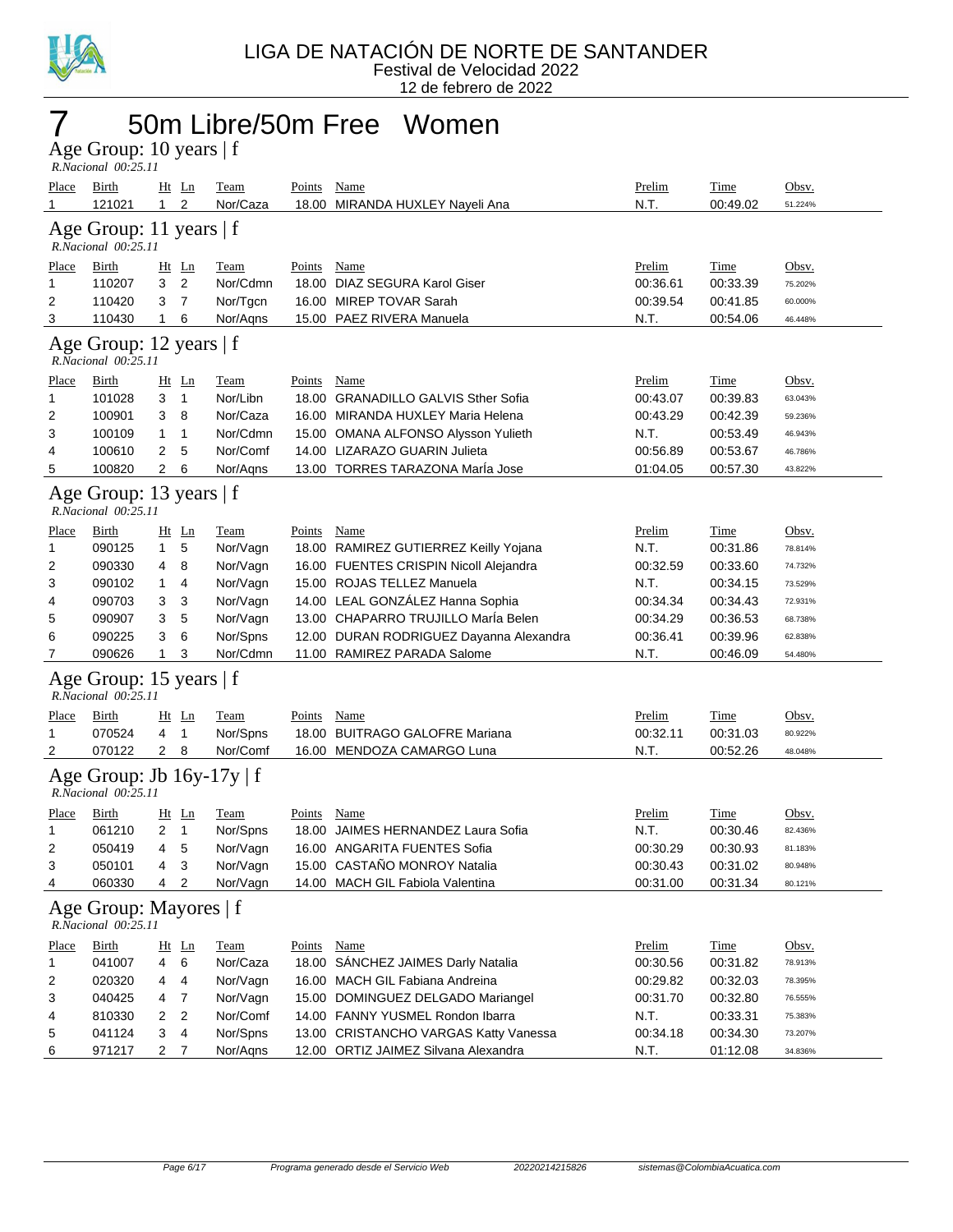

#### 50m Libre/50m Free Men

Age Group: 09 years | m

|       | R.Nacional 00:22.52                                  |                                  |             |        |                                         |          |              |         |
|-------|------------------------------------------------------|----------------------------------|-------------|--------|-----------------------------------------|----------|--------------|---------|
| Place | Birth                                                | $Ht$ Ln                          | Team        | Points | Name                                    | Prelim   | Time         | Obsv.   |
| 1     | 131023                                               | $\overline{2}$<br>6              | Nor/Vagn    |        | DIAZ CARRENO Emiliano                   | 00:42.34 | 00:37.73     | 59.687% |
| 2     | 130210                                               | 5<br>2                           | Nor/Vagn    |        | PADILLA ARIAS Cristian David            | 01:00.79 | 00:48.90     | 46.053% |
| 3     | 130603                                               | 3<br>1                           | Nor/Comf    |        | ORTIZ MALDONADO Lionel                  | N.T.     | 00:56.81     | 39.641% |
| 4     | 130220                                               | 5<br>1                           | Nor/Vagn    |        | SAYAGO SEPULVEDA Angel Paul             | N.T.     | 00:59.65     | 37.754% |
|       | Age Group: 10 years   m<br>R.Nacional 00:22.52       |                                  |             |        |                                         |          |              |         |
|       |                                                      |                                  |             |        |                                         |          |              |         |
| Place | Birth<br>120522                                      | $Ht$ Ln                          | Team        | Points | <b>Name</b>                             | Prelim   | <b>Time</b>  | Obsv.   |
| 1     |                                                      | 6<br>6                           | Nor/Vagn    |        | CASTELLANOS LEAL Angel Felipe           | 00:41.70 | 00:40.93     | 55.021% |
| 2     | 120111                                               | 6<br>1                           | Nor/Vagn    |        | <b>MARTINEZ ROA Andres Leonardo</b>     | N.T.     | 00:46.29     | 48.650% |
| 3     | 120510                                               | 6<br>5                           | Nor/Vagn    |        | <b>SALAS URUENA Matias</b>              | 00:58.79 | 01:00.95     | 36.948% |
| 4     | 120718                                               | $\mathbf{1}$<br>4                | Nor/Agns    |        | ORDOÑEZ BAUTISTA Luis Esteban           | N.T.     | 01:03.47     | 35.481% |
| 5     | 120217                                               | $\overline{2}$<br>$\overline{7}$ | Nor/Vagn    |        | SAAB BARINAS Pablo David                | N.T.     | 01:08.35     | 32.948% |
|       | Age Group: 11 years   m<br>R.Nacional 00:22.52       |                                  |             |        |                                         |          |              |         |
| Place | <b>Birth</b>                                         | $Ht$ Ln                          | Team        | Points | Name                                    | Prelim   | Time         | Obsv.   |
| 1     | 111015                                               | $\overline{7}$<br>5              | Nor/Vagn    |        | 18.00 SARMIENTO LOPEZ Julian Felipe     | 00:35.53 | 00:36.00     | 62.556% |
| 2     | 110203                                               | $\overline{7}$<br>6              | Nor/Cdmn    |        | 16.00 ALVARES PEDRAZA Angel AndrEs      | 00:37.27 | 00:39.41     | 57.143% |
| 3     | 110825                                               | $\overline{7}$<br>7              | Nor/Spns    |        | 15.00 PARADA QUINTERO AndrÉs Gabriel    | 00:38.63 | 00:39.93     | 56.399% |
| 4     | 110428                                               | 2<br>6                           | Nor/Cdmn    |        | 14.00 PLATA PABON Duvan Santiago        | N.T.     | 00:40.69     | 55.345% |
| 5     | 110923                                               | 5<br>4                           | Nor/Cdmn    |        | 13.00 CABARICO BUITRAGO Juan Sebastian  | 00:50.68 | 00:52.03     | 43.283% |
| 6     | 110701                                               | 3<br>$\overline{2}$              | Nor/Comf    |        | 12.00 MONTEJO GUTIERREZ Kelvin Andres   | N.T.     | 00:55.66     | 40.460% |
| 7     | 111122                                               | $\overline{2}$<br>$\overline{2}$ | Nor/Comf    |        | 11.00 AGUDELO BEJARANO Juan Andres      | N.T.     | 01:03.92     | 35.232% |
|       | 111002                                               | 6<br>8                           | Nor/Vagn    |        | SEPULVEDA RODRIGUEZ Mario AndrEs        | 00:48.61 | Disqualified | sw4.4   |
|       | Age Group: 12 years $\vert$ m<br>R.Nacional 00:22.52 |                                  |             |        |                                         |          |              |         |
| Place | Birth                                                | $Ht$ Ln                          | <b>Team</b> | Points | Name                                    | Prelim   | <b>Time</b>  | Obsv.   |
| 1     | 100426                                               | 8<br>8                           | Nor/Spns    |        | 18.00 CORREDOR DIAZ Santiago David      | 00:34.53 | 00:32.41     | 69.485% |
| 2     | 100120                                               | 3<br>8                           | Nor/Caza    |        | 16.00 RUIZ MONCADA Angel Elian          | 00:32.38 | 00:32.48     | 69.335% |
| 3     | 100310                                               | 5<br>6                           | Nor/Caza    |        | 15.00 JIMENEZ MARTÍNEZ Juan Camilo      | 00:41.51 | 00:34.42     | 65.427% |
| 4     | 100224                                               | 8<br>7                           | Nor/Vagn    |        | 14.00 VEGA ARIAS Andrey Santiago        | 00:39.81 | 00:36.30     | 62.039% |
| 5     | 100329                                               | 3<br>$\mathbf{1}$                | Nor/Cdmn    |        | 13.00 ROJAS ROJAS Cristian Alejandro    | N.T.     | 00:38.66     | 58.251% |
| 6     | 100913                                               | $\overline{2}$<br>3              | Nor/Vagn    |        | 12.00 RIVERA VILLAMIZAR David Alejandro | N.T.     | 00:40.15     | 56.090% |
| 7     | 100205                                               | $\overline{7}$<br>3              | Nor/Agns    |        | 11.00 CARRERO PEÑALOZA Nocolas Esteban  | N.T.     | 00:44.95     | 50.100% |
| 8     | 100727                                               | 2<br>4                           | Nor/Cdmn    |        | 10.00 GOMEZ CONTRERAS Grabiel Alejandro | N.T.     | 00:47.99     | 46.926% |
| 9     | 100629                                               | 3<br>8                           | Nor/Alop    |        | 8.00 ESCALANTE NUÑEZ Ricardo Felipe     | N.T.     | 00:49.64     | 45.367% |
|       |                                                      |                                  |             |        |                                         |          |              |         |
|       |                                                      |                                  |             |        |                                         |          |              |         |
| 10    | 101019                                               | 5<br>3                           | Nor/Comf    |        | 7.00 DUENEZ MELGAREJO Mario Alejandro   | 00:55.73 | 00:51.60     | 43.643% |
| 11    | 100930                                               | 5<br>7                           | Nor/Vagn    |        | 6.00 TOLOZA DELGADO Cristian Daniel     | 01:03.13 | 00:59.85     | 37.627% |
| 12    | 100909                                               | $\overline{2}$<br>5              | Nor/Comf    |        | 5.00 FLOREZ PUERTO Fredy Santiago       | N.T.     | 01:11.63     | 31.439% |
|       | Age Group: 13 years   m<br>R.Nacional 00:22.52       |                                  |             |        |                                         |          |              |         |
| Place | Birth                                                |                                  | <b>Team</b> | Points | Name                                    | Prelim   | <b>Time</b>  | Obsv.   |
| 1     | 090211                                               | $Ht$ Ln<br>10 <sub>8</sub>       | Nor/Vagn    |        | 18.00 PEREZ HURTADO Juan Esteban        | 00:30.22 | 00:30.59     | 73.619% |
| 2     | 090129                                               | 74                               | Nor/Vagn    |        | 16.00 RINCONES CORDOBA Alejandro        | 00:35.21 | 00:33.75     | 66.726% |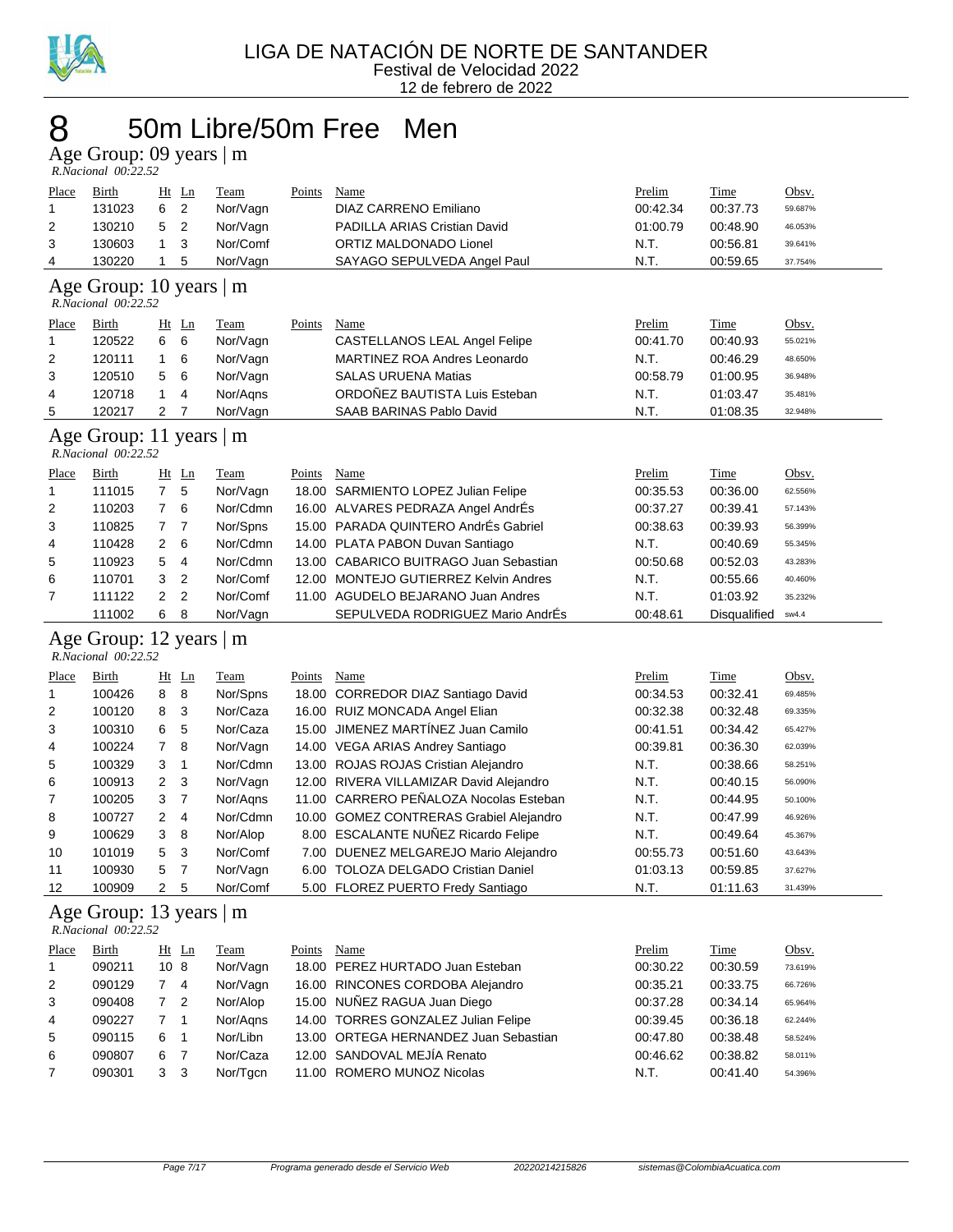

#### LIGA DE NATACIÓN DE NORTE DE SANTANDER

Festival de Velocidad 2022 12 de febrero de 2022

| Continuing Event: 8 50m Libre/50m Free Age Group: 13 YEARS   M |                                                |                                 |                                |               |                                            |               |             |         |  |  |  |
|----------------------------------------------------------------|------------------------------------------------|---------------------------------|--------------------------------|---------------|--------------------------------------------|---------------|-------------|---------|--|--|--|
| 8                                                              | 091130                                         | 5<br>-5                         | Nor/Spns                       |               | 10.00 GELVEZ AMAYA Jhoan Esteban           | 00:53.66      | 00:49.81    | 45.212% |  |  |  |
| 9                                                              | 090327                                         | 3<br>6                          | Nor/Cdmn                       |               | 8.00 QUINTERO RAMON Angel David            | N.T.          | 00:50.60    | 44.506% |  |  |  |
|                                                                | Age Group: 14 years   m<br>R.Nacional 00:22.52 |                                 |                                |               |                                            |               |             |         |  |  |  |
| Place                                                          | Birth                                          | Ht Ln                           | <b>Team</b>                    | Points        | Name                                       | Prelim        | <b>Time</b> | Obsv.   |  |  |  |
| 1                                                              | 080308                                         | 10 <sub>7</sub>                 | Nor/Cdmn                       |               | 18.00 CUADROS RAMIREZ Simon                | 00:29.82      | 00:31.23    | 72.110% |  |  |  |
| 2                                                              | 080209                                         | 8<br>$\overline{4}$             | Nor/Aqns                       |               | 16.00 RUIZ MARCIALES Julian David Snneider | 00:32.27      | 00:31.98    | 70.419% |  |  |  |
| 3                                                              | 080925                                         | $\overline{7}$<br>9             | Nor/Vagn                       |               | 15.00 TORRES PICON Cristhofer Alexander    | 00:31.42      | 00:32.07    | 70.221% |  |  |  |
| 4                                                              | 080604                                         | 5<br>8                          | Nor/Vagn                       |               | 14.00 JAIMES RAMIREZ Juan Jose             | 00:32.30      | 00:32.24    | 69.851% |  |  |  |
| 5                                                              | 080818                                         | 6<br>$\overline{4}$             | Nor/Comf                       |               | 13.00 ORTIZ MALDONADO Allan Camilo         | 00:40.13      | 00:33.94    | 66.352% |  |  |  |
| 6                                                              | 081012                                         | 6<br>3                          | Nor/Cdmn                       |               | 12.00 HERNANDES GUERRERO AndrÉs Sebastian  | 00:41.55      | 00:41.41    | 54.383% |  |  |  |
|                                                                | Age Group: 15 years   m<br>R.Nacional 00:22.52 |                                 |                                |               |                                            |               |             |         |  |  |  |
| <u>Place</u>                                                   | <b>Birth</b>                                   | $Ht$ Ln                         | <b>Team</b>                    | <b>Points</b> | <b>Name</b>                                | <b>Prelim</b> | Time        | Obsv.   |  |  |  |
| 1                                                              | 070914                                         | 10 <sub>6</sub>                 | Nor/Vagn                       |               | 18.00 HERRERA PALACIO Miguel Angel         | 00:28.82      | 00:29.33    | 76.781% |  |  |  |
| 2                                                              | 071221                                         | 9<br>$\overline{4}$             | Nor/Cdmn                       |               | 16.00 PUENTES TORREZ Juan                  | 00:30.31      | 00:29.58    | 76.133% |  |  |  |
| 3                                                              | 070131                                         | 6<br>8                          | Nor/Cdmn                       |               | 15.00 SEPÚLVEDA BUENO PHELPS Juan Felipe   | 00:32.58      | 00:30.62    | 73.547% |  |  |  |
| 4                                                              | 070810                                         | 6<br>9                          | Nor/Vagn                       |               | 14.00 RAMIREZ GARCES AndrÉs Camilo         | 00:31.25      | 00:31.11    | 72.388% |  |  |  |
| 5                                                              | 071211                                         | $\overline{c}$<br>8             | Nor/Aqns                       |               | 13.00 RODRIGUEZ JULIO Richard              | 00:32.72      | 00:31.15    | 72.295% |  |  |  |
| 6                                                              | 070311                                         | 8<br>9                          | Nor/Vagn                       |               | 12.00 MORA GAVIRIA David Santiago          | 00:31.89      | 00:31.53    | 71.424% |  |  |  |
| 7                                                              | 070329                                         | 1<br>8                          | Nor/Vagn                       |               | 11.00 NUÑEZ BALMACEDA Miguel Angel         | 00:34.31      | 00:34.45    | 65.370% |  |  |  |
| 8                                                              | 070620                                         | 5<br>$\overline{1}$             | Nor/Tole                       |               | 10.00 BAUTISTA FLOREZ Carlos Esneyder      | 01:05.61      | 01:03.47    | 35.481% |  |  |  |
|                                                                | 070818                                         | 3<br>5                          | Nor/Cdmn                       |               | CATILLA NIÑO Dassler Alexander             | N.T.          | No Show     |         |  |  |  |
|                                                                | 070519                                         | 3<br>4                          | Nor/Comf                       |               | <b>ESCALANTE RANGEL Gabriel</b>            | N.T.          | No Show     |         |  |  |  |
|                                                                | Age Group: 16 years   m<br>R.Nacional 00:22.52 |                                 |                                |               |                                            |               |             |         |  |  |  |
| Place                                                          | <b>Birth</b>                                   | Ht Ln                           | <b>Team</b>                    | <b>Points</b> | <b>Name</b>                                | Prelim        | <b>Time</b> | Obsv.   |  |  |  |
| 1                                                              | 060105                                         | 11 <sub>2</sub>                 | Nor/Caza                       |               | 18.00 ISCALA JURADO Sebastian              | 00:26.74      | 00:26.75    | 84.187% |  |  |  |
| 2                                                              | 060927                                         | 11 <sub>3</sub>                 | Nor/Spns                       |               | 16.00 CAPACHO MC CORMICK David Santiago    | 00:26.56      | 00:27.14    | 82.977% |  |  |  |
| 3                                                              | 060124                                         | 111                             | Nor/Caza                       |               | 15.00 GUARIN OSORIO Santiago AndrÉs        | 00:27.36      | 00:27.73    | 81.212% |  |  |  |
| 4                                                              | 061114                                         | $4 \quad 1$                     | Nor/Cdmn                       |               | 14.00 SEGURA CARRILLO Juan Sebastian       | N.T.          | 00:28.63    | 78.659% |  |  |  |
| 5                                                              | 061019                                         | 10 <sub>1</sub>                 | Nor/Cdmn                       |               | 13.00 GARAVITO MORA Salvador               | 00:29.93      | 00:28.78    | 78.249% |  |  |  |
| 6                                                              | 060125                                         | $\overline{7}$<br>4             | Nor/Spns                       |               | 12.00 ARAQUE RANGEL Diego Armando          | N.T.          | 00:29.55    | 76.210% |  |  |  |
| 7                                                              | 060530                                         | $\overline{c}$<br>9             | Nor/Caza                       |               | 11.00 RUIZ MONCADA Fabian Jheriel          | 00:31.27      | 00:30.33    | 74.250% |  |  |  |
| 8                                                              | 060319                                         | 8<br>$\overline{7}$             | Nor/Caza                       |               | 10.00 AMAYA APONTE Juan Diego              | 00:33.84      | 00:35.31    | 63.778% |  |  |  |
| 9                                                              | 061116                                         | 2<br>1                          | Nor/Jacpa                      |               | 8.00 CAMACHO SEPULVEDA Diego Andres        | N.T.          | 00:39.74    | 56.668% |  |  |  |
|                                                                | R.Nacional 00:22.52                            |                                 | Age Group: Jb $17y-18y \mid m$ |               |                                            |               |             |         |  |  |  |
| <b>Place</b>                                                   | <b>Birth</b>                                   | Ht Ln                           | <b>Team</b>                    | Points Name   |                                            | Prelim        | Time        | Obsv.   |  |  |  |
| 1                                                              | 040727                                         | 114                             | Nor/Caza                       |               | 18.00 BARRAGAN VERA Kevin                  | 00:24.86      | 00:25.08    | 89.793% |  |  |  |
| 2                                                              | 050406                                         | 117                             | Nor/Caza                       |               | 16.00 RIOS PEÑA Santiago                   | 00:26.77      | 00:26.49    | 85.013% |  |  |  |
| 3                                                              | 040420                                         | $4\quad 5$                      | Nor/Vagn                       |               | 15.00 AREVALO PINTO Fredy Alejandro        | N.T.          | 00:27.92    | 80.659% |  |  |  |
| 4                                                              | 040903                                         | 10 4                            | Nor/Spns                       |               | 14.00 REYES VILLARREAL Luis David          | 00:28.25      | 00:28.94    | 77.816% |  |  |  |
| 5                                                              | 050929                                         | 10 <sub>5</sub>                 | Nor/Vagn                       |               | 13.00 PINEDA PINZON David Gerardo          | 00:28.70      | 00:29.23    | 77.044% |  |  |  |
| 6                                                              | 040123                                         | $\overline{\phantom{0}}$ 1<br>9 | Nor/Caza                       |               | 12.00 AYALA CARRILLO AndrÉs David          | 00:31.77      | 00:29.94    | 75.217% |  |  |  |
| 7                                                              | 050309                                         | 6<br>4                          | Nor/Cdmn                       |               | 11.00 LOZADA BAUTISTA Duvan Alejandro      | N.T.          | 00:31.22    | 72.133% |  |  |  |
| 8                                                              | 050721                                         | 4 <sub>2</sub>                  | Nor/Vagn                       |               | 10.00 BLANCO LATORRE Edd                   | N.T.          | 00:31.47    | 71.560% |  |  |  |
| 9                                                              | 050108                                         | $4 \quad 3$                     | Nor/Cdmn                       |               | 8.00 PLATA PABON Kevin Esteban             | N.T.          | 00:33.16    | 67.913% |  |  |  |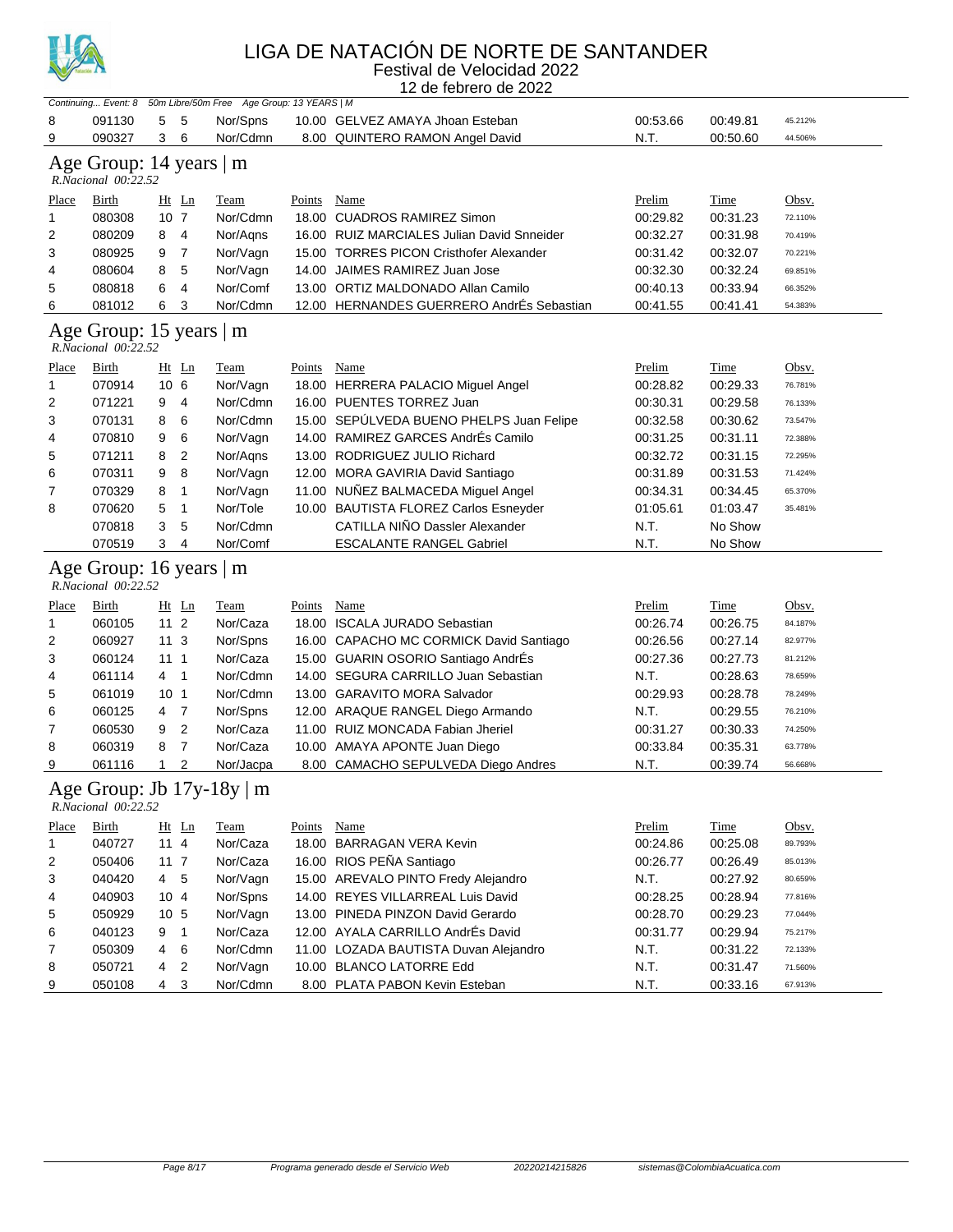

#### LIGA DE NATACIÓN DE NORTE DE SANTANDER Festival de Velocidad 2022 12 de febrero de 2022

#### 8 50m Libre/50m Free Men

Age Group: Mayores | m

|                | $R. Nacional$ 00:22.52 |                 |         |          |        |                                       |          |             |         |  |  |  |  |
|----------------|------------------------|-----------------|---------|----------|--------|---------------------------------------|----------|-------------|---------|--|--|--|--|
| Place          | Birth                  |                 | $Ht$ Ln | Team     | Points | Name                                  | Prelim   | <b>Time</b> | Obsv.   |  |  |  |  |
| 1              | 010302                 | $11 \;\; 5$     |         | Nor/Caza |        | 18.00 BARRAGAN VERA Brayan Javier     | 00:25.84 | 00:26.66    | 84.471% |  |  |  |  |
| 2              | 031006                 | 116             |         | Nor/Spns |        | 16.00 TORRES LIZARAZO Faiber Dubal    | 00:26.71 | 00:26.83    | 83.936% |  |  |  |  |
| 3              | 031222                 | 11 8            |         | Nor/Spns |        | 15.00 GUZMAN GOMEZ Ronald Alejandro   | 00:27.41 | 00:27.69    | 81.329% |  |  |  |  |
| 4              | 030620                 | $4 \quad 4$     |         | Nor/Spns |        | 14.00 GONZÁLEZ DEPABLOS Jesus Daniel  | N.T.     | 00:27.77    | 81.095% |  |  |  |  |
| 5              | 010603                 | 10 <sub>2</sub> |         | Nor/Spns |        | 13.00 RIVERA ORTEGA Deison Stuart     | 00:28.97 | 00:28.39    | 79.324% |  |  |  |  |
| 6              | 030901                 | 10 <sub>3</sub> |         | Nor/Alop |        | 12.00 PARADA ALVAREZ Giovanny Enrique | 00:28.74 | 00:28.87    | 78.005% |  |  |  |  |
| $\overline{7}$ | 000613                 | 9               | -3      | Nor/Agns |        | 11.00 GONZÁLEZ BECERRA Diego Jose     | 00:30.70 | 00:30.67    | 73.427% |  |  |  |  |
| 8              | 981020                 | 5               | - 8     | Nor/Alop |        | 10.00 TAPIA GONZALEZ Felipe           | N.T.     | 00:31.08    | 72.458% |  |  |  |  |
| 9              | 800801                 | 9               | 5       | Nor/Alop |        | 8.00 RAMIREZ GALVIS AndrEs Eduardo    | 00:30.60 | 00:31.10    | 72.412% |  |  |  |  |

#### 9 50m Mariposa/50m Fly Women Age Group: 09 years | f

 *R.Nacional 00:26.74* 

| Place | Birth<br>130620                                       | Ht Ln<br>$\mathbf{1}$ | 2              | Team<br>Nor/Caza | Points | Name<br><b>GARCÍA SANTOS Gerald Sofia</b> | Prelim<br>N.T. | Time<br>No Show | Obsv.   |
|-------|-------------------------------------------------------|-----------------------|----------------|------------------|--------|-------------------------------------------|----------------|-----------------|---------|
|       | Age Group: 12 years   f<br>R.Nacional 00:26.74        |                       |                |                  |        |                                           |                |                 |         |
| Place | Birth                                                 | Ht Ln                 |                | Team             | Points | Name                                      | Prelim         | Time            | Obsv.   |
|       | 101028                                                | $\mathbf{2}$          | $\overline{7}$ | Nor/Libn         | 18.00  | <b>GRANADILLO GALVIS Sther Sofia</b>      | 00:46.72       | 00:48.85        | 54.739% |
|       | Age Group: 13 years $ f $<br>$R. Nacional$ 00:26.74   |                       |                |                  |        |                                           |                |                 |         |
| Place | Birth                                                 | Ht Ln                 |                | Team             | Points | Name                                      | Prelim         | Time            | Obsv.   |
|       | 090125                                                | $\mathbf{1}$          | 6              | Nor/Vagn         |        | 18.00 RAMIREZ GUTIERREZ Keilly Yojana     | N.T.           | 00:34.58        | 77.328% |
| 2     | 090330                                                | 2                     | 2              | Nor/Vagn         |        | 16.00 FUENTES CRISPIN Nicoll Alejandra    | 00:37.97       | 00:36.64        | 72.980% |
| 3     | 090225                                                | 2                     | 1              | Nor/Spns         |        | 15.00 DURAN RODRIGUEZ Dayanna Alexandra   | 00:47.06       | 00:43.98        | 60.800% |
|       | Age Group: Jb $16y-17y \mid f$<br>R.Nacional 00:26.74 |                       |                |                  |        |                                           |                |                 |         |
| Place | Birth                                                 | $Ht$ Ln               |                | Team             | Points | Name                                      | Prelim         | Time            | Obsv.   |
|       | 051212                                                | $\overline{4}$<br>2   |                | Nor/Caza         | 18.00  | MEDINA MEDINA MarÍa Jimena                | 00:32.67       | 00:32.41        | 82.505% |
| 2     | 050419                                                | $\mathbf{1}$          | 3              | Nor/Vagn         | 16.00  | ANGARITA FUENTES Sofia                    | N.T.           | 00:32.51        | 82.252% |
| 3     | 050101                                                | 2                     | 3              | Nor/Vagn         | 15.00  | CASTAÑO MONROY Natalia                    | 00:34.73       | 00:34.92        | 76.575% |
| 4     | 060330                                                | $\mathbf{2}$          | 5              | Nor/Vagn         |        | 14.00 MACH GIL Fabiola Valentina          | 00:34.08       | 00:37.00        | 72.270% |
|       | Age Group: Mayores   f<br>R.Nacional 00:26.74         |                       |                |                  |        |                                           |                |                 |         |
| Place | Birth                                                 | Ht                    | Ln             | Team             | Points | Name                                      | Prelim         | Time            | Obsv.   |
| 1     | 041007                                                | $\mathbf{1}$          | 5              | Nor/Caza         | 18.00  | SANCHEZ JAIMES Darly Natalia              | N.T.           | 00:33.66        | 79.441% |
| 2     | 041124                                                | 2                     | 6              | Nor/Spns         | 16.00  | <b>CRISTANCHO VARGAS Katty Vanessa</b>    | 00:34.92       | 00:35.32        | 75.708% |
| 3     | 810330                                                | 1                     | 4              | Nor/Comf         |        | 15.00 FANNY YUSMEL Rondon Ibarra          | N.T.           | 00:38.07        | 70.239% |
|       |                                                       |                       |                |                  |        | 50m Mariposa/50m Fly<br>Men               |                |                 |         |

#### Age Group: 09 years | m

 *R.Nacional 00:23.99* 

| Place | - -<br>Birth      | Ht<br>Ln | l eam       | Points | Name                    | Prelim | $\sim$<br>1 ime           | Obsv   |
|-------|-------------------|----------|-------------|--------|-------------------------|--------|---------------------------|--------|
|       | 3000<br>ີລາ<br>uz |          | /aɑr<br>Nor |        | -NC<br>DIAZ<br>-miliano | IN.I.  | 00.42<br>AC<br>υu.<br>- 2 | 6.460% |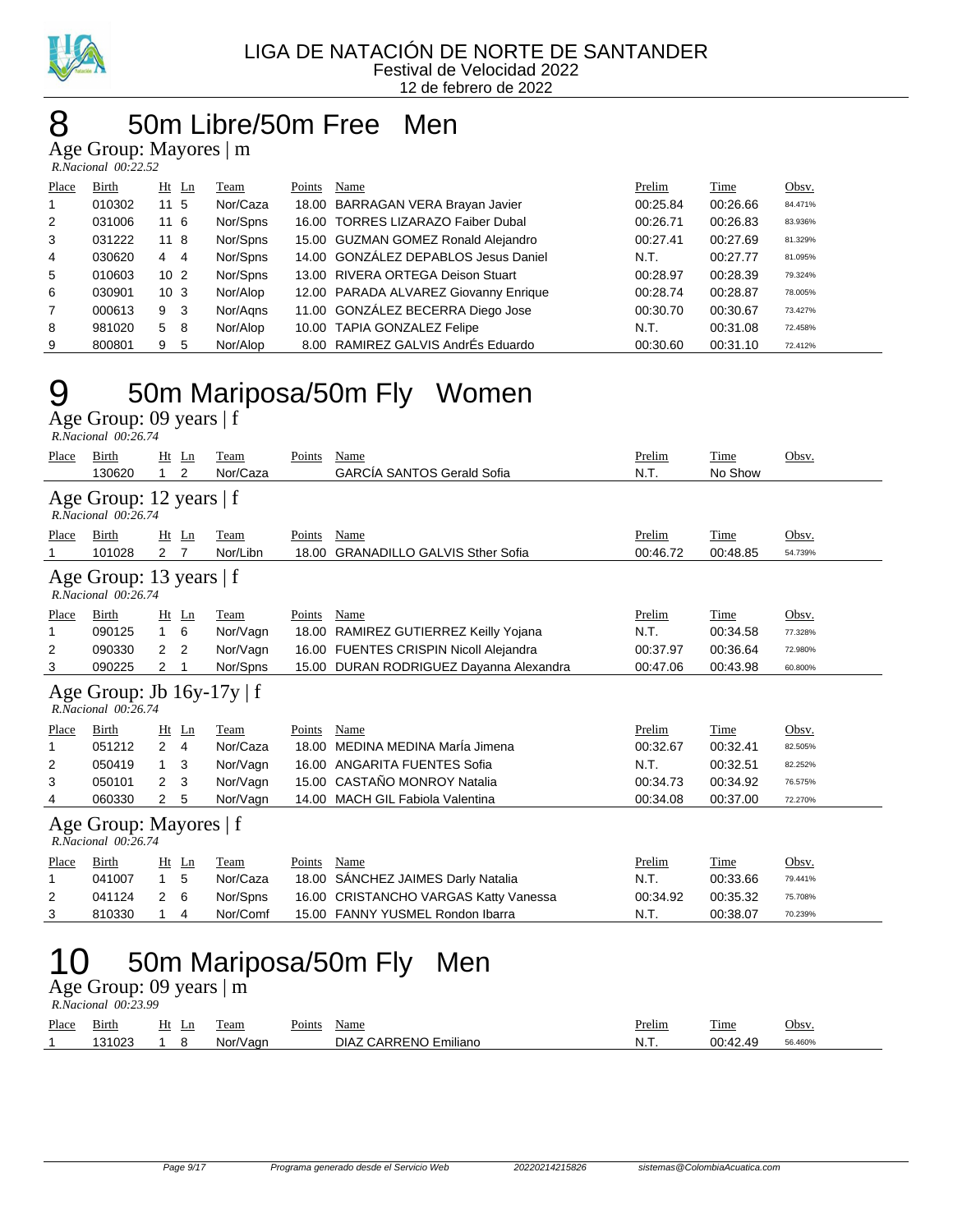

### 10 50m Mariposa/50m Fly Men

Age Group: 10 years | m  *R.Nacional 00:23.99* 

| Place<br>1   | <u>Birth</u><br>120522                          | $\mathbf{1}$   | $Ht$ Ln<br>$\mathbf{1}$ | <b>Team</b><br>Nor/Vagn | <b>Points</b> | <b>Name</b><br>CASTELLANOS LEAL Angel Felipe | Prelim<br>N.T. | <b>Time</b><br>00:47.90 | Obsv.<br>50.084% |
|--------------|-------------------------------------------------|----------------|-------------------------|-------------------------|---------------|----------------------------------------------|----------------|-------------------------|------------------|
| 2            | 120510                                          | $\mathbf 1$    | 7                       | Nor/Vagn                |               | <b>SALAS URUENA Matias</b>                   | N.T.           | 01:24.93                | 28.247%          |
|              | Age Group: 11 years   m<br>R.Nacional 00:23.99  |                |                         |                         |               |                                              |                |                         |                  |
| <u>Place</u> | Birth                                           |                | $Ht$ Ln                 | <b>Team</b>             | Points        | Name                                         | Prelim         | <b>Time</b>             | Obsv.            |
| 1            | 111015                                          | 4              | $\overline{c}$          | Nor/Vagn                |               | 18.00 SARMIENTO LOPEZ Julian Felipe          | 00:43.09       | 00:40.27                | 59.573%          |
| 2            | 110428                                          | 4              | 8                       | Nor/Cdmn                |               | 16.00 PLATA PABON Duvan Santiago             | 00:48.53       | 00:47.96                | 50.021%          |
| 3            | 110825                                          | 3              | 5                       | Nor/Spns                |               | 15.00 PARADA QUINTERO AndrÉs Gabriel         | 00:59.50       | 00:54.56                | 43.970%          |
| 4            | 110923                                          | 3              | $\overline{2}$          | Nor/Cdmn                |               | 14.00 CABARICO BUITRAGO Juan Sebastian       | 01:08.29       | 01:00.67                | 39.542%          |
| 5            | 111002                                          | 3              | 6                       | Nor/Vagn                |               | 13.00 SEPULVEDA RODRIGUEZ Mario AndrÉs       | 01:04.30       | 01:06.44                | 36.108%          |
|              | Age Group: 12 years   m<br>R.Nacional 00:23.99  |                |                         |                         |               |                                              |                |                         |                  |
| <u>Place</u> | Birth                                           |                | Ht Ln                   | <b>Team</b>             | Points        | Name                                         | Prelim         | <b>Time</b>             | Obsv.            |
| 1            | 100426                                          | 4              | 5                       | Nor/Spns                |               | 18.00 CORREDOR DIAZ Santiago David           | 00:40.47       | 00:35.20                | 68.153%          |
| 2            | 100310                                          | 3              | 4                       | Nor/Caza                | 16.00         | JIMENEZ MARTÍNEZ Juan Camilo                 | 00:58.02       | 00:42.00                | 57.119%          |
| 3            | 100205                                          | $\mathbf{1}$   | 5                       | Nor/Aqns                |               | 15.00 CARRERO PEÑALOZA Nocolas Esteban       | N.T.           | 00:43.92                | 54.622%          |
| 4            | 100329                                          | 1              | 3                       | Nor/Cdmn                |               | 14.00 ROJAS ROJAS Cristian Alejandro         | N.T.           | 00:50.75                | 47.271%          |
| 5            | 100913                                          | $\mathbf{1}$   | $\overline{2}$          | Nor/Vagn                |               | 13.00 RIVERA VILLAMIZAR David Alejandro      | N.T.           | 00:55.79                | 43.001%          |
| 6            | 100727                                          | 1              | 6                       | Nor/Cdmn                |               | 12.00 GOMEZ CONTRERAS Grabiel Alejandro      | N.T.           | 01:00.86                | 39.418%          |
|              | Age Group: 13 years   m<br>R.Nacional 00:23.99  |                |                         |                         |               |                                              |                |                         |                  |
| <u>Place</u> | Birth                                           |                | Ht Ln                   | <b>Team</b>             | Points        | Name                                         | Prelim         | <b>Time</b>             | Obsv.            |
| 1            | 090211                                          | 6              | 8                       | Nor/Vagn                |               | 18.00 PEREZ HURTADO Juan Esteban             | 00:34.04       | 00:34.13                | 70.290%          |
| 2            | 090815                                          | 4              | 4                       | Nor/Vagn                |               | 16.00 AVENDAÑO BOADA Brandon AndrÉs          | 00:38.19       | 00:34.90                | 68.739%          |
| 3            | 090408                                          | 4              | 1                       | Nor/Alop                |               | 15.00 NUÑEZ RAGUA Juan Diego                 | 00:44.90       | 00:38.72                | 61.958%          |
| 4            | 090612                                          | 4              | 3                       | Nor/Aqns                |               | 14.00 PEÑARANDA SARABIA Jose David           | 00:41.89       | 00:39.19                | 61.215%          |
| 5            | 090227                                          | 4              | 7                       | Nor/Aqns                |               | 13.00 TORRES GONZALEZ Julian Felipe          | 00:44.71       | 00:41.53                | 57.765%          |
| 6            | 090129                                          | 4              | 6                       | Nor/Vagn                |               | 12.00 RINCONES CORDOBA Alejandro             | 00:43.07       | 00:42.70                | 56.183%          |
| 7            | 090807                                          | 3              | 3                       | Nor/Caza                |               | 11.00 SANDOVAL MEJÍA Renato                  | 00:59.77       | 00:47.98                | 50.000%          |
| 8            | 090327                                          | 1              | 4                       | Nor/Cdmn                |               | 10.00 QUINTERO RAMON Angel David             | N.T.           | 00:54.82                | 43.761%          |
|              | Age Group: 14 years $ m$<br>R.Nacional 00:23.99 |                |                         |                         |               |                                              |                |                         |                  |
| Place        | <b>Birth</b>                                    |                | $Ht$ Ln                 | Team                    | Points        | Name                                         | Prelim         | Time                    | Obsv.            |
| 1            | 080209                                          | 5              | $\overline{\mathbf{4}}$ | Nor/Aqns                |               | 18.00 RUIZ MARCIALES Julian David Snneider   | 00:34.10       | 00:33.36                | 71.912%          |
| 2            | 080604                                          | $\overline{2}$ | 8                       | Nor/Vagn                |               | 16.00 JAIMES RAMIREZ Juan Jose               | N.T.           | 00:37.17                | 64.541%          |
|              | Age Group: 15 years   m<br>R.Nacional 00:23.99  |                |                         |                         |               |                                              |                |                         |                  |
| Place        | <b>Birth</b>                                    |                | $Ht$ Ln                 | Team                    | Points        | Name                                         | Prelim         | Time                    | Obsv.            |
| 1            | 070131                                          | 3              | $\overline{7}$          | Nor/Cdmn                |               | 18.00 SEPULVEDA BUENO PHELPS Juan Felipe     | 01:16.73       | 00:32.68                | 73.409%          |
| 2            | 070329                                          | 5              | 3                       | Nor/Vagn                |               | 16.00 NUNEZ BALMACEDA Miguel Angel           | 00:34.61       | 00:34.66                | 69.215%          |
| 3            | 071211                                          | 5              | 6                       | Nor/Agns                |               | 15.00 RODRIGUEZ JULIO Richard                | 00:35.18       | 00:35.29                | 67.980%          |
| 4            | 071221                                          | 5              | 8                       | Nor/Cdmn                |               | 14.00 PUENTES TORREZ Juan                    | 00:36.90       | 00:36.90                | 65.014%          |
|              | 070818                                          | $2 \quad 1$    |                         | Nor/Cdmn                |               | CATILLA NIÑO Dassler Alexander               | N.T.           | No Show                 |                  |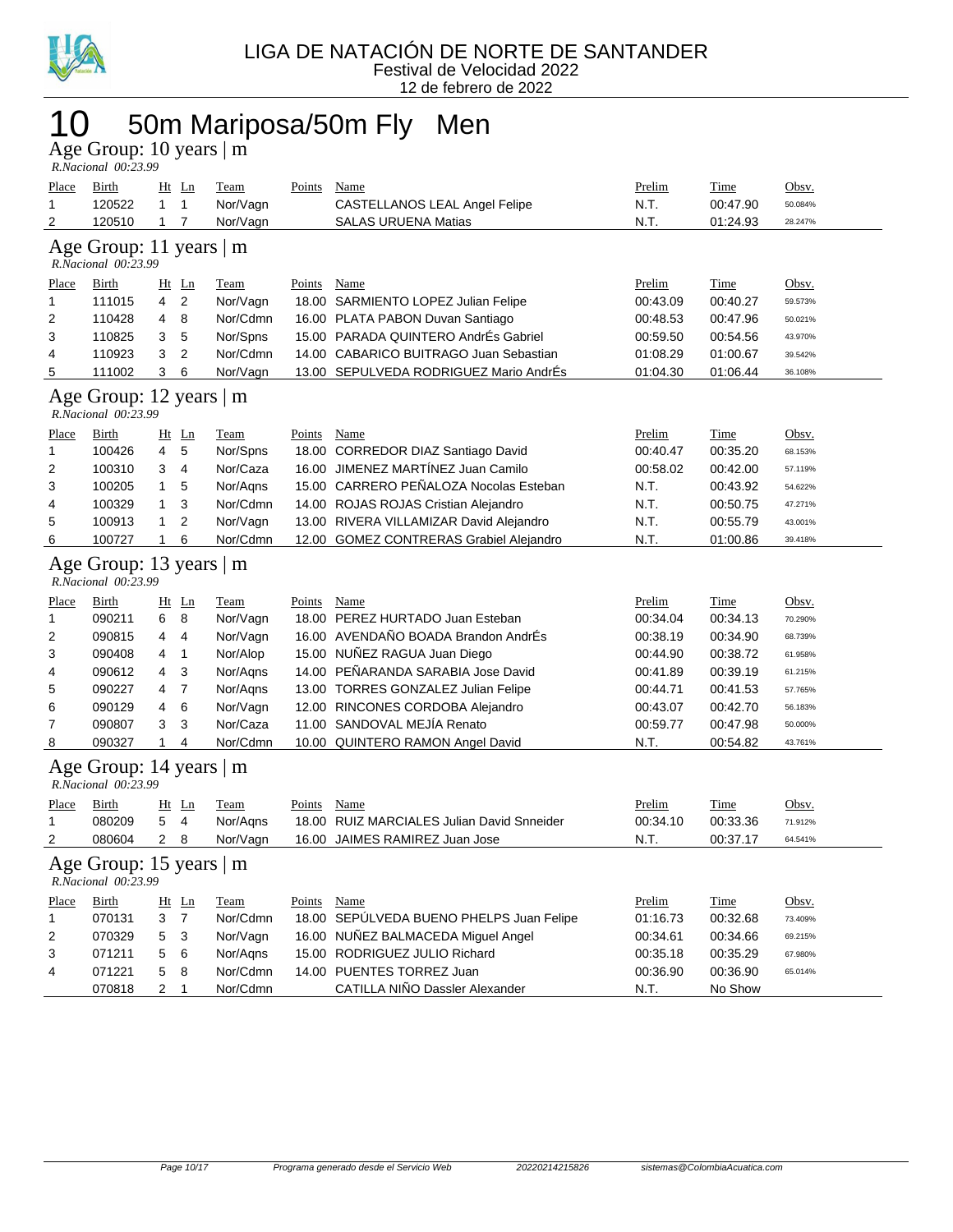

### 10 50m Mariposa/50m Fly Men

Age Group: 16 years | m

|       | R.Nacional 00:23.99 |     |       |          |        |                                         |          |             |         |
|-------|---------------------|-----|-------|----------|--------|-----------------------------------------|----------|-------------|---------|
| Place | Birth               |     | Ht Ln | Team     | Points | Name                                    | Prelim   | <b>Time</b> | Obsv.   |
|       | 060927              | 6   | -2    | Nor/Spns |        | 18.00 CAPACHO MC CORMICK David Santiago | 00:29.17 | 00:28.52    | 84.116% |
|       | 060125              | 2 2 |       | Nor/Spns |        | 16.00 ARAQUE RANGEL Diego Armando       | N.T.     | 00:29.67    | 80.856% |
|       | 061019              | 6   |       | Nor/Cdmn |        | 15.00 GARAVITO MORA Salvador            | 00:33.76 | 00:33.00    | 72.697% |
|       | 061114              |     |       | Nor/Cdmn |        | 14.00 SEGURA CARRILLO Juan Sebastian    | N.T.     | 00:33.41    | 71.805% |

#### Age Group: Jb 17y-18y | m

 *R.Nacional 00:23.99* 

| Place          | Birth  |             | $Ht$ Ln        | Team     | Points | Name                                  | Prelim   | Time     | Obsv.   |
|----------------|--------|-------------|----------------|----------|--------|---------------------------------------|----------|----------|---------|
| $\overline{1}$ | 040420 | 2           | - 4            | Nor/Vagn |        | 18.00 AREVALO PINTO Fredy Alejandro   | N.T.     | 00:30.59 | 78.424% |
| 2              | 040903 | 2 5         |                | Nor/Spns |        | 16.00 REYES VILLARREAL Luis David     | N.T.     | 00:31.24 | 76.793% |
| 3              | 050721 | $2 \quad 6$ |                | Nor/Vagn |        | 15.00 BLANCO LATORRE Edd              | N.T.     | 00:32.22 | 74.457% |
| $\overline{4}$ | 050108 | 5           | $\overline{1}$ | Nor/Cdmn |        | 14.00 PLATA PABON Kevin Esteban       | 00:36.20 | 00:33.46 | 71.698% |
| 5              | 050309 | $2 \quad 3$ |                | Nor/Cdmn |        | 13.00 LOZADA BAUTISTA Duvan Alejandro | N.T.     | 00:33.94 | 70.684% |
| 6              | 050929 | 6           |                | Nor/Vagn |        | 12.00 PINEDA PINZON David Gerardo     | 00:32.03 | 00:36.63 | 65.493% |
|                | 040123 | 3           | 8              | Nor/Caza |        | 11.00 AYALA CARRILLO AndrÉs David     | N.T.     | 00:38.91 | 61.655% |

#### Age Group: Mayores | m  *R.Nacional 00:23.99*

| Place        | Birth  |                | $Ht$ Ln | Team     | Points | Name                                 | Prelim   | Time     | Obsv.   |
|--------------|--------|----------------|---------|----------|--------|--------------------------------------|----------|----------|---------|
| $\mathbf{1}$ | 990811 | 6              | 4       | Nor/Caza |        | 18.00 CHAVEZ HERRERA Felipe          | 00:26.23 | 00:26.67 | 89.951% |
| 2            | 031222 | 6              | -5      | Nor/Spns |        | 16.00 GUZMAN GOMEZ Ronald Alejandro  | 00:27.59 | 00:28.50 | 84.175% |
| 3            | 030620 | 3              |         | Nor/Spns |        | 15.00 GONZÁLEZ DEPABLOS Jesus Daniel | N.T.     | 00:28.60 | 83.881% |
| 4            | 031006 | 6              | - 6     | Nor/Spns |        | 14.00 TORRES LIZARAZO Faiber Dubal   | 00:28.70 | 00:29.43 | 81.515% |
| 5            | 010302 | 6              | -3      | Nor/Caza |        | 13.00 BARRAGAN VERA Brayan Javier    | 00:28.52 | 00:31.04 | 77.287% |
| 6            | 800801 | 5 <sub>2</sub> |         | Nor/Alop |        | 12.00 RAMIREZ GALVIS AndrÉs Eduardo  | 00:35.28 | 00:33.43 | 71.762% |
| 7            | 000613 | 5 <sub>5</sub> |         | Nor/Agns |        | 11.00 GONZÁLEZ BECERRA Diego Jose    | 00:34.36 | 00:33.89 | 70.788% |
| 8            | 010603 | 5              |         | Nor/Spns |        | 10.00 RIVERA ORTEGA Deison Stuart    | 00:35.43 | 00:34.17 | 70.208% |

# 11 100m Espalda/100m Back Women

Age Group: 11 years | f

|       | R.Nacional 01:01.08                                   |                |         |          |        |                                  |          |          |         |  |  |  |  |
|-------|-------------------------------------------------------|----------------|---------|----------|--------|----------------------------------|----------|----------|---------|--|--|--|--|
| Place | Birth                                                 |                | $Ht$ Ln | Team     | Points | Name                             | Prelim   | Time     | Obsv.   |  |  |  |  |
|       | 110207                                                |                | 3       | Nor/Cdmn | 18.00  | DIAZ SEGURA Karol Giser          | N.T.     | 01:45.17 | 58.077% |  |  |  |  |
|       | Age Group: 12 years   f<br>$R. Nacional$ $01:01.08$   |                |         |          |        |                                  |          |          |         |  |  |  |  |
| Place | Birth                                                 | $Ht$ Ln        |         | Team     | Points | Name                             | Prelim   | Time     | Obsv.   |  |  |  |  |
|       | 100319                                                |                | 5       | Nor/Agns | 18.00  | NAVARRO RINCON Mercy Ayalen      | N.T.     | 01:37.77 | 62.473% |  |  |  |  |
|       | Age Group: 13 years $ f $<br>$R. Nacional$ $01:01.08$ |                |         |          |        |                                  |          |          |         |  |  |  |  |
| Place | Birth                                                 | $Ht$ Ln        |         | Team     | Points | Name                             | Prelim   | Time     | Obsv.   |  |  |  |  |
| 1     | 090125                                                | $2 \quad 3$    |         | Nor/Vagn | 18.00  | RAMIREZ GUTIERREZ Keilly Yojana  | 01:23.07 | 01:17.29 | 79.027% |  |  |  |  |
| 2     | 090703                                                | 2 7            |         | Nor/Vagn |        | 16.00 LEAL GONZÁLEZ Hanna Sophia | 01:33.43 | 01:32.91 | 65.741% |  |  |  |  |
|       | Age Group: 15 years $ f $<br>$R. Nacional$ $01:01.08$ |                |         |          |        |                                  |          |          |         |  |  |  |  |
| Place | Birth                                                 | $Ht$ Ln        |         | Team     | Points | Name                             | Prelim   | Time     | Obsv.   |  |  |  |  |
| 1     | 071220                                                | $\overline{2}$ | -5      | Nor/Caza | 18.00  | RANGEL LIZCANO Juana Valentina   | 01:17.63 | 01:24.75 | 72.071% |  |  |  |  |
| 2     | 070524                                                | 2              | 2       | Nor/Spns | 16.00  | <b>BUITRAGO GALOFRE Mariana</b>  | 01:27.58 | 01:27.69 | 69.654% |  |  |  |  |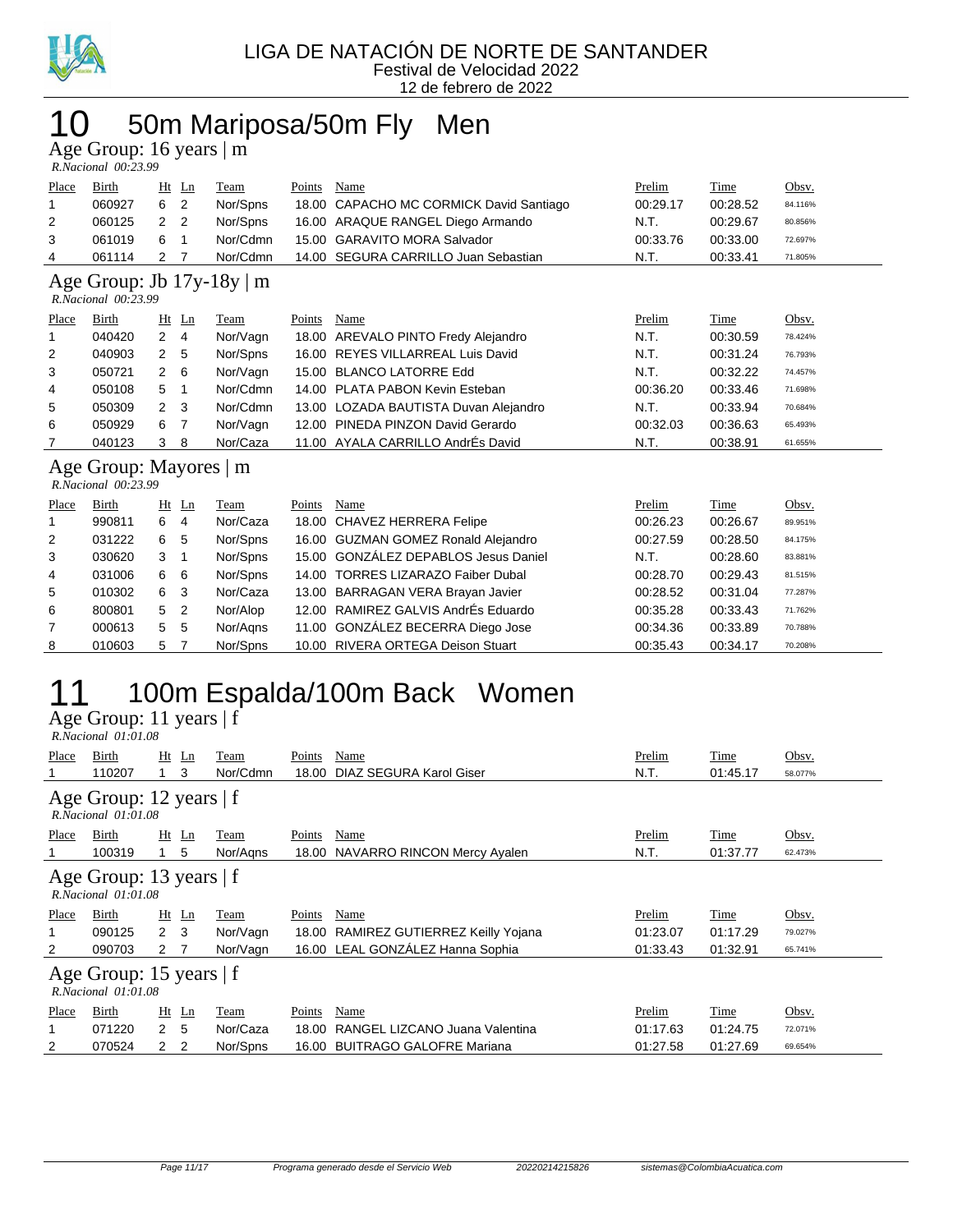

### 11 100m Espalda/100m Back Women

Age Group: Jb 16y-17y | f  *R.Nacional 01:01.08* 

| Place | Birth                                              | Ht | Ln   | Team     | Points | Name                                | Prelim   | <b>Time</b> | <u>Obsv.</u> |  |  |  |
|-------|----------------------------------------------------|----|------|----------|--------|-------------------------------------|----------|-------------|--------------|--|--|--|
|       | 060114                                             | 2  | - 6  | Nor/Alop |        | 18.00 LAZARO CACERES Sandra Viviana | 01:23.24 | 01:21.29    | 75.138%      |  |  |  |
|       | Age Group: Mayores   f<br>$R. Nacional$ $01:01.08$ |    |      |          |        |                                     |          |             |              |  |  |  |
| Place | Birth                                              | Ht | - Ln | Team     | Points | Name                                | Prelim   | Time        | Obsv.        |  |  |  |
|       | 030918                                             |    | 4    | Nor/Spns |        | 18.00 CASTAÑO MONROY Juliana        | 01:16.85 | 01:18.55    | 77.759%      |  |  |  |
| 2     | 020320                                             |    | 4    | Nor/Vagn |        | 16.00 MACH GIL Fabiana Andreina     | N.T.     | 01:19.82    | 76.522%      |  |  |  |

### 12 100m Espalda/100m Back Men

Age Group: 12 years | m

|              | R.Nacional 00:54.88                                   |                |                |             |             |                                       |          |             |         |  |  |
|--------------|-------------------------------------------------------|----------------|----------------|-------------|-------------|---------------------------------------|----------|-------------|---------|--|--|
| Place        | Birth                                                 |                | $Ht$ Ln        | Team        | Points      | Name                                  | Prelim   | Time        | Obsv.   |  |  |
| 1            | 100621                                                | 1              | $\overline{2}$ | Nor/Spns    |             | 18.00 ORTIZ PEREZ Damian Jose         | N.T.     | 01:30.25    | 60.809% |  |  |
|              | Age Group: 13 years $ m$<br>R.Nacional 00:54.88       |                |                |             |             |                                       |          |             |         |  |  |
| <u>Place</u> | Birth                                                 | Ht             | Ln             | Team        | Points Name |                                       | Prelim   | Time        | Obsv.   |  |  |
| 1            | 090529                                                | 2              | $\overline{2}$ | Nor/Vagn    |             | 18.00 BOTELLO SANDOVAL Juan Diego     | 01:26.55 | 01:20.09    | 68.523% |  |  |
| 2            | 090815                                                | 1              | 6              | Nor/Vagn    |             | 16.00 AVENDAÑO BOADA Brandon AndrÉs   | N.T.     | 01:25.72    | 64.022% |  |  |
| 3            | 090301                                                | $\mathbf{1}$   | 3              | Nor/Tgcn    |             | 15.00 ROMERO MUNOZ Nicolas            | N.T.     | 01:53.69    | 48.272% |  |  |
|              | Age Group: 14 years   m<br>R.Nacional 00:54.88        |                |                |             |             |                                       |          |             |         |  |  |
| Place        | Birth                                                 |                | Ht Ln          | Team        | Points Name |                                       | Prelim   | Time        | Obsv.   |  |  |
|              | 080308                                                | 2 <sub>3</sub> |                | Nor/Cdmn    |             | 18.00 CUADROS RAMIREZ Simon           | 01:18.58 | 01:19.24    | 69.258% |  |  |
|              | Age Group: 15 years $ m$<br>R.Nacional 00:54.88       |                |                |             |             |                                       |          |             |         |  |  |
| Place        | Birth                                                 |                | $Ht$ Ln        | <b>Team</b> | Points      | Name                                  | Prelim   | Time        | Obsv.   |  |  |
| 1            | 070311                                                | $\overline{2}$ | 6              | Nor/Vagn    |             | 18.00 MORA GAVIRIA David Santiago     | 01:23.73 | 01:19.58    | 68.962% |  |  |
| 2            | 070620                                                | 2 <sub>7</sub> |                | Nor/Tole    |             | 16.00 BAUTISTA FLOREZ Carlos Esneyder | 02:36.97 | 02:53.92    | 31.555% |  |  |
|              | Age Group: 16 years   m<br>R.Nacional 00:54.88        |                |                |             |             |                                       |          |             |         |  |  |
| <u>Place</u> | Birth                                                 |                | $Ht$ Ln        | Team        | Points Name |                                       | Prelim   | Time        | Obsv.   |  |  |
| 1            | 061114                                                | $\mathbf{1}$   | 5              | Nor/Cdmn    |             | 18.00 SEGURA CARRILLO Juan Sebastian  | N.T.     | 01:14.01    | 74.152% |  |  |
| 2            | 060125                                                | $\mathbf{1}$   | 4              | Nor/Spns    |             | 16.00 ARAQUE RANGEL Diego Armando     | N.T.     | 01:14.60    | 73.566% |  |  |
| 3            | 061116                                                | $\mathbf{1}$   | 1              | Nor/Jacpa   |             | 15.00 CAMACHO SEPULVEDA Diego Andres  | N.T.     | 02:04.41    | 44.112% |  |  |
|              | Age Group: Jb $17y-18y \mid m$<br>R.Nacional 00:54.88 |                |                |             |             |                                       |          |             |         |  |  |
| Place        | Birth                                                 |                | $Ht$ Ln        | Team        | Points      | Name                                  | Prelim   | Time        | Obsv.   |  |  |
| 1            | 040420                                                | 2 <sub>5</sub> |                | Nor/Vagn    |             | 18.00 AREVALO PINTO Fredy Alejandro   | 01:08.94 | 01:10.29    | 78.077% |  |  |
|              | Age Group: Mayores   m<br>R.Nacional 00:54.88         |                |                |             |             |                                       |          |             |         |  |  |
| <b>Place</b> | <b>Birth</b>                                          |                | Ht Ln          | <b>Team</b> | Points Name |                                       | Prelim   | <u>Time</u> | Obsv.   |  |  |
| 1            | 031006                                                | 2              | 4              | Nor/Spns    |             | 18.00 TORRES LIZARAZO Faiber Dubal    | 01:06.33 | 01:07.87    | 80.860% |  |  |
| 2            | 031222                                                | 2              | 8              | Nor/Spns    |             | 16.00 GUZMAN GOMEZ Ronald Alejandro   | N.T.     | 01:15.59    | 72.602% |  |  |
|              | 870628                                                | 2              | 1              | Nor/Vagn    |             | CARRILLO ROZO David                   | N.T.     | No Show     |         |  |  |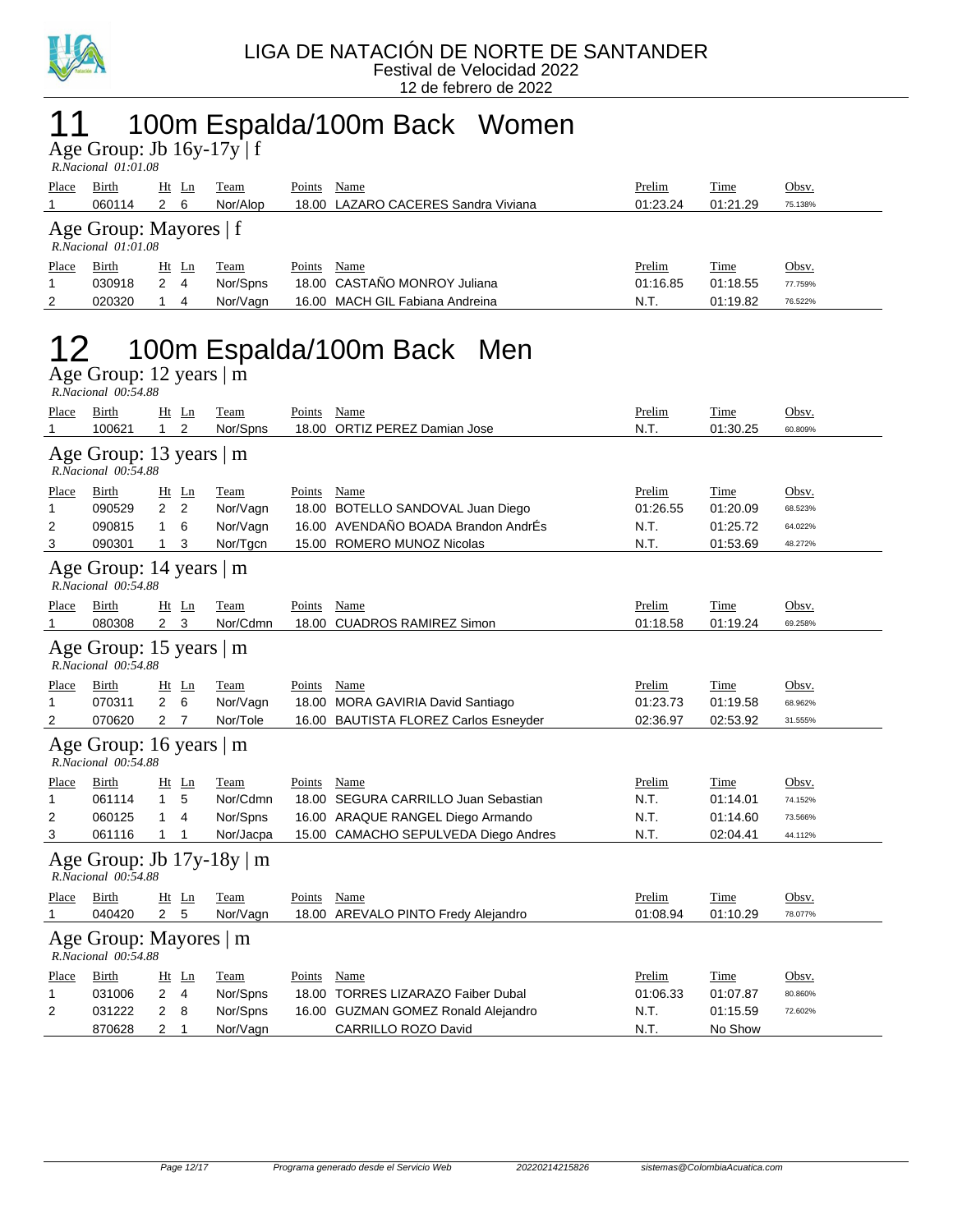

#### 13 50m Pecho/50m Breast Women

Age Group: 08 years | f  *R.Nacional 00:32.19* 

| Place | Birth                                                 |                | $Ht$ Ln        | Team        | Points | Name                                    | Prelim   | Time     | Obsv.   |
|-------|-------------------------------------------------------|----------------|----------------|-------------|--------|-----------------------------------------|----------|----------|---------|
|       | 140828                                                | $\mathbf{1}$   | 6              | Nor/Vagn    |        | <b>TORRES PINTO Mayren Stefania</b>     | N.T.     | 01:13.90 | 43.559% |
|       | Age Group: 10 years   f<br>R.Nacional 00:32.19        |                |                |             |        |                                         |          |          |         |
| Place | Birth                                                 |                | Ht Ln          | Team        | Points | Name                                    | Prelim   | Time     | Obsv.   |
| 1     | 121021                                                | 1              | 3              | Nor/Caza    |        | 18.00 MIRANDA HUXLEY Nayeli Ana         | N.T.     | 01:14.97 | 42.937% |
|       | Age Group: 11 years $ f $<br>R.Nacional 00:32.19      |                |                |             |        |                                         |          |          |         |
| Place | Birth                                                 |                | Ht Ln          | Team        | Points | Name                                    | Prelim   | Time     | Obsv.   |
| 1     | 110420                                                | 2 <sub>7</sub> |                | Nor/Tgcn    |        | 18.00 MIREP TOVAR Sarah                 | 00:54.68 | 00:57.20 | 56.276% |
|       | Age Group: 12 years $ f $<br>R.Nacional 00:32.19      |                |                |             |        |                                         |          |          |         |
| Place | Birth                                                 |                | Ht Ln          | Team        | Points | Name                                    | Prelim   | Time     | Obsv.   |
| 1     | 100319                                                | $\overline{2}$ | 2              | Nor/Agns    |        | 18.00 NAVARRO RINCON Mercy Ayalen       | 00:50.48 | 00:47.86 | 67.259% |
| 2     | 100109                                                | $\mathbf{1}$   | 2              | Nor/Cdmn    |        | 16.00 OMANA ALFONSO Alysson Yulieth     | N.T.     | 01:06.95 | 48.081% |
|       | Age Group: 13 years $ f $<br>R.Nacional 00:32.19      |                |                |             |        |                                         |          |          |         |
| Place | Birth                                                 |                | $Ht$ Ln        | <b>Team</b> | Points | <b>Name</b>                             | Prelim   | Time     | Obsv.   |
| 1     | 090330                                                | 2              | 5              | Nor/Vagn    |        | 18.00 FUENTES CRISPIN Nicoll Alejandra  | 00:42.00 | 00:43.48 | 74.034% |
| 2     | 090907                                                | 2              | 3              | Nor/Vagn    |        | 16.00 CHAPARRO TRUJILLO MarÍa Belen     | 00:45.12 | 00:44.65 | 72.094% |
| 3     | 090102                                                | 2              | 6              | Nor/Vagn    |        | 15.00 ROJAS TELLEZ Manuela              | 00:49.08 | 00:49.04 | 65.640% |
| 4     | 090225                                                | 2              | 1              | Nor/Spns    |        | 14.00 DURAN RODRIGUEZ Dayanna Alexandra | 00:55.54 | 00:52.42 | 61.408% |
| 5     | 090626                                                | 1.             | 5              | Nor/Cdmn    |        | 13.00 RAMIREZ PARADA Salome             | N.T.     | 01:07.42 | 47.745% |
|       | Age Group: Jb $16y-17y \mid f$<br>R.Nacional 00:32.19 |                |                |             |        |                                         |          |          |         |
| Place | Birth                                                 |                | $Ht$ Ln        | Team        | Points | Name                                    | Prelim   | Time     | Obsv.   |
| 1     | 061210                                                | 1.             | $\overline{4}$ | Nor/Spns    |        | 18.00 JAIMES HERNANDEZ Laura Sofia      | N.T.     | 00:44.43 | 72.451% |
|       | Age Group: Mayores   f<br>R.Nacional 00:32.19         |                |                |             |        |                                         |          |          |         |
| Place | Birth                                                 |                | $Ht$ Ln        | Team        | Points | Name                                    | Prelim   | Time     | Obsv.   |
| 1     | 030918                                                | 2              | $\overline{4}$ | Nor/Spns    |        | 18.00 CASTAÑO MONROY Juliana            | 00:40.49 | 00:40.68 | 79.130% |
| 2     | 810330                                                | $\overline{2}$ | 8              | Nor/Comf    |        | 16.00 FANNY YUSMEL Rondon Ibarra        | N.T.     | 00:46.85 | 68.709% |
|       |                                                       |                |                |             |        |                                         |          |          |         |

#### 14 50m Pecho/50m Breast Men

Age Group: 09 years | m

 *R.Nacional 00:27.32* 

| Place | <b>Birth</b>                                          | Ht Ln | Team     | Points | Name                         | Prelim | <b>Time</b> | Obsv.   |  |  |  |
|-------|-------------------------------------------------------|-------|----------|--------|------------------------------|--------|-------------|---------|--|--|--|
|       | 130220                                                |       | Nor/Vagn |        | SAYAGO SEPULVEDA Angel Paul  | N.T.   | 01:07.42    | 40.522% |  |  |  |
| 2     | 130210                                                |       | Nor/Vagn |        | PADILLA ARIAS Cristian David | N.T.   | 01:32.62    | 29.497% |  |  |  |
|       | Age Group: 10 years $\vert$ m<br>R. Nacional 00:27.32 |       |          |        |                              |        |             |         |  |  |  |
| Place | Birth                                                 | Ht Ln | Team     | Points | Name                         | Prelim | <b>Time</b> | Obsv.   |  |  |  |
|       | 120111                                                | 8     | Nor/Vagn |        | MARTINEZ ROA Andres Leonardo | N.T.   | 01:06.64    | 40.996% |  |  |  |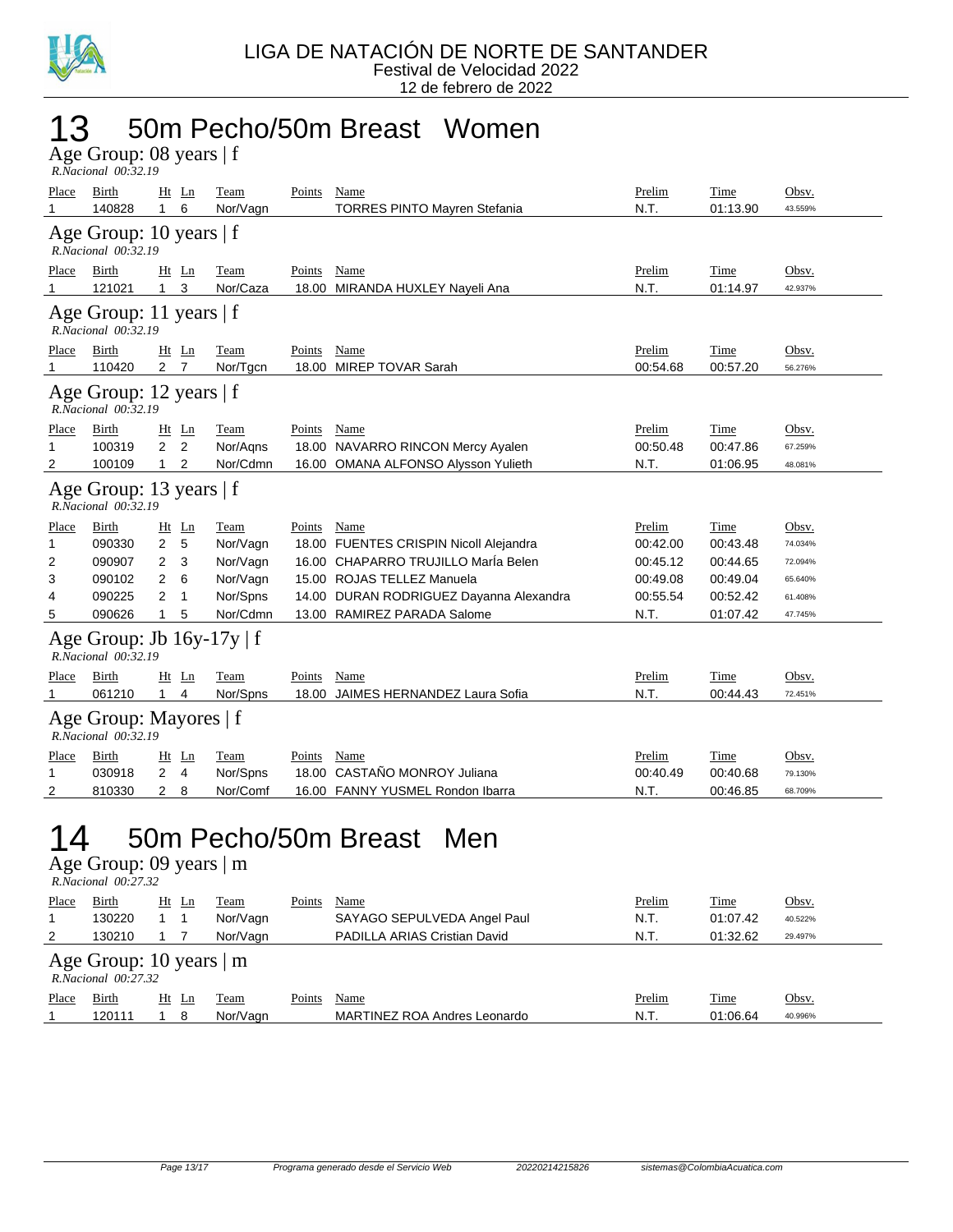

#### 14 50m Pecho/50m Breast Men

Age Group: 11 years | m

|              | R.Nacional 00:27.32                             |                  |                |                                |               |                                           |               |             |         |  |  |
|--------------|-------------------------------------------------|------------------|----------------|--------------------------------|---------------|-------------------------------------------|---------------|-------------|---------|--|--|
| <b>Place</b> | <b>Birth</b>                                    | $Ht$ Ln          |                | <b>Team</b>                    | <b>Points</b> | Name                                      | Prelim        | <b>Time</b> | Obsv.   |  |  |
| 1            | 110203                                          | 3                | $\mathbf{1}$   | Nor/Cdmn                       |               | 18.00 ALVARES PEDRAZA Angel AndrEs        | 00:58.80      | 01:01.81    | 44.200% |  |  |
| 2            | 110923                                          | 3                | 8              | Nor/Cdmn                       |               | 16.00 CABARICO BUITRAGO Juan Sebastian    | 01:06.31      | 01:09.16    | 39.503% |  |  |
| 3            | 111002                                          | 2                | 4              | Nor/Vagn                       |               | 15.00 SEPULVEDA RODRIGUEZ Mario AndrEs    | 01:07.87      | 01:09.28    | 39.434% |  |  |
|              | Age Group: 12 years   m<br>R.Nacional 00:27.32  |                  |                |                                |               |                                           |               |             |         |  |  |
| Place        | Birth                                           | $Ht$ Ln          |                | Team                           | Points        | Name                                      | Prelim        | <b>Time</b> | Obsv.   |  |  |
| 1            | 100120                                          | 4                | $\mathbf{1}$   | Nor/Caza                       |               | 18.00 RUIZ MONCADA Angel Elian            | 00:43.06      | 00:40.91    | 66.781% |  |  |
| 2            | 100224                                          | 3                | 6              | Nor/Vagn                       |               | 16.00 VEGA ARIAS Andrey Santiago          | 00:50.20      | 00:50.37    | 54.239% |  |  |
| 3            | 100621                                          | 1                | 6              | Nor/Spns                       |               | 15.00 ORTIZ PEREZ Damian Jose             | N.T.          | 00:50.63    | 53.960% |  |  |
| 4            | 100205                                          | 1                | 5              | Nor/Aqns                       |               | 14.00 CARRERO PEÑALOZA Nocolas Esteban    | N.T.          | 00:55.96    | 48.821% |  |  |
| 5            | 100329                                          | 1                | 3              | Nor/Cdmn                       |               | 13.00 ROJAS ROJAS Cristian Alejandro      | N.T.          | 01:00.45    | 45.194% |  |  |
| 6            | 100629                                          | 1                | 2              | Nor/Alop                       |               | 12.00 ESCALANTE NUÑEZ Ricardo Felipe      | N.T.          | 01:07.92    | 40.224% |  |  |
| 7            | 100930                                          | 2                | 3              | Nor/Vagn                       |               | 11.00 TOLOZA DELGADO Cristian Daniel      | 01:24.20      | 01:14.57    | 36.637% |  |  |
|              | Age Group: 13 years   m<br>R.Nacional 00:27.32  |                  |                |                                |               |                                           |               |             |         |  |  |
| <b>Place</b> | Birth                                           | $Ht$ Ln          |                | <b>Team</b>                    | <b>Points</b> | <b>Name</b>                               | Prelim        | <b>Time</b> | Obsv.   |  |  |
| 1            | 090612                                          | 3                | 3              | Nor/Agns                       | 18.00         | PEÑARANDA SARABIA Jose David              | 00:48.70      | 00:44.73    | 61.078% |  |  |
| 2            | 090115                                          | 3                | $\overline{7}$ | Nor/Libn                       |               | 16.00 ORTEGA HERNANDEZ Juan Sebastian     | 00:58.62      | 00:55.38    | 49.332% |  |  |
| 3            | 090301                                          | 2                | $\mathbf{1}$   | Nor/Tgcn                       |               | 15.00 ROMERO MUNOZ Nicolas                | N.T.          | 01:06.70    | 40.960% |  |  |
| 4            | 091130                                          | 2                | 5              | Nor/Spns                       |               | 14.00 GELVEZ AMAYA Jhoan Esteban          | 01:24.19      | 01:12.97    | 37.440% |  |  |
| 5            | 090327                                          | $\overline{2}$   | 8              | Nor/Cdmn                       |               | 13.00 QUINTERO RAMON Angel David          | N.T.          | 01:14.23    | 36.805% |  |  |
|              | Age Group: 14 years   m<br>R.Nacional 00:27.32  |                  |                |                                |               |                                           |               |             |         |  |  |
|              |                                                 |                  |                |                                |               |                                           |               |             |         |  |  |
| <u>Place</u> | Birth                                           | $Ht$ Ln          |                | <u>Team</u>                    | <b>Points</b> | <b>Name</b>                               | <b>Prelim</b> | <u>Time</u> | Obsv.   |  |  |
| 1            | 081012                                          | 3 <sup>1</sup>   | $\overline{2}$ | Nor/Cdmn                       |               | 18.00 HERNANDES GUERRERO AndrÉs Sebastian | 00:50.39      | 00:47.94    | 56.988% |  |  |
|              | Age Group: 15 years   m<br>R.Nacional 00:27.32  |                  |                |                                |               |                                           |               |             |         |  |  |
| <u>Place</u> | <u>Birth</u>                                    | $Ht$ Ln          |                | <u>Team</u>                    | <b>Points</b> | <b>Name</b>                               | <b>Prelim</b> | <u>Time</u> | Obsv.   |  |  |
| 1            | 070914                                          | 4                | 6              | Nor/Vagn                       |               | 18.00 HERRERA PALACIO Miguel Angel        | 00:37.85      | 00:39.71    | 68.799% |  |  |
| 2            | 070311                                          | 4                | 8              | Nor/Vagn                       |               | 16.00 MORA GAVIRIA David Santiago         | 00:44.69      | 00:44.37    | 61.573% |  |  |
|              | Age Group: 16 years $ m$<br>R.Nacional 00:27.32 |                  |                |                                |               |                                           |               |             |         |  |  |
| Place        | <b>Birth</b>                                    | <u>Ht Ln</u>     |                | Team                           | Points        | Name                                      | Prelim        | Time        | Obsv.   |  |  |
| 1            | 060927                                          | 4                | 5              | Nor/Spns                       |               | 18.00 CAPACHO MC CORMICK David Santiago   | 00:30.68      | 00:31.14    | 87.733% |  |  |
| 2            | 060124                                          | 4                | 3              | Nor/Caza                       |               | 16.00 GUARIN OSORIO Santiago AndrÉs       | 00:35.38      | 00:36.26    | 75.345% |  |  |
| 3            | 060530                                          | 4                | 7              | Nor/Caza                       |               | 15.00 RUIZ MONCADA Fabian Jheriel         | 00:41.85      | 00:41.05    | 66.553% |  |  |
|              | R.Nacional 00:27.32                             |                  |                | Age Group: Jb $17y-18y \mid m$ |               |                                           |               |             |         |  |  |
| <b>Place</b> | <b>Birth</b>                                    | Ht Ln            |                | <b>Team</b>                    | Points        | Name                                      | Prelim        | Time        | Obsv.   |  |  |
| 1            | 050721                                          | $2 \overline{7}$ |                | Nor/Vagn                       |               | 18.00 BLANCO LATORRE Edd                  | N.T.          | 00:39.91    | 68.454% |  |  |
|              | Age Group: Mayores   m<br>R.Nacional 00:27.32   |                  |                |                                |               |                                           |               |             |         |  |  |
| Place        | <b>Birth</b>                                    | Ht Ln            |                | <b>Team</b>                    | <b>Points</b> | Name                                      | Prelim        | Time        | Obsv.   |  |  |
| 1            | 990811                                          | 4                | 4              | Nor/Caza                       |               | 18.00 CHAVEZ HERRERA Felipe               | 00:29.25      | 00:30.05    | 90.915% |  |  |
| 2            | 030620                                          | $\overline{2}$   | 2              | Nor/Spns                       |               | 16.00 GONZÁLEZ DEPABLOS Jesus Daniel      | N.T.          | 00:32.81    | 83.267% |  |  |
| 3            | 030901                                          | 4                | $\overline{c}$ | Nor/Alop                       |               | 15.00 PARADA ALVAREZ Giovanny Enrique     | 00:37.94      | 00:35.76    | 76.398% |  |  |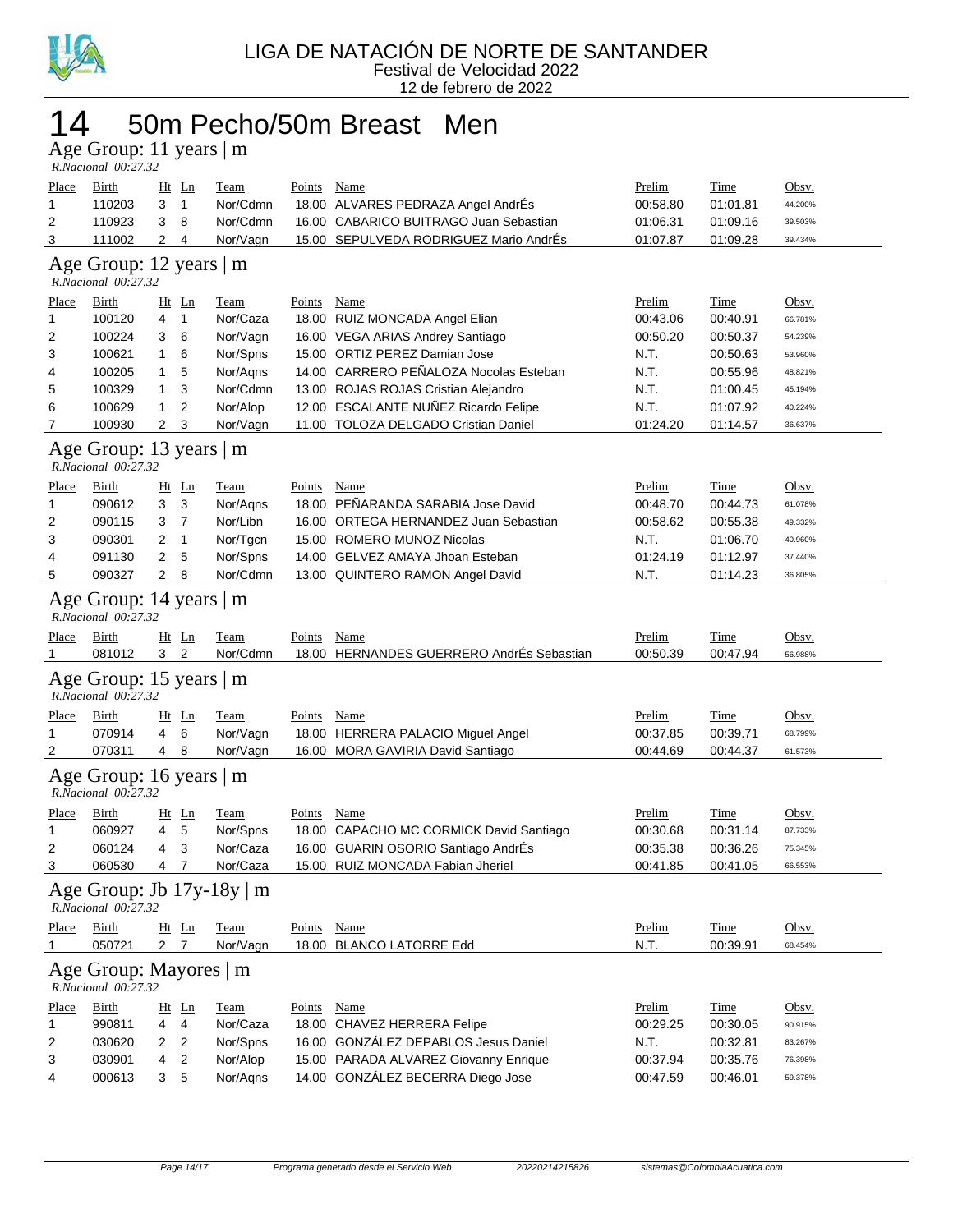

Festival de Velocidad 2022 12 de febrero de 2022

Continuing... Event: 14 50m Pecho/50m Breast Age Group: MAYORES | M 5 981020 2 6 Nor/Alop 13.00 TAPIA GONZALEZ Felipe N.T. 00:47.76 57.203%

### 15 100m Libre/100m Free Women

Age Group: 08 years | f  *R.Nacional 00:55.21* 

| Place<br>1                                       | Birth<br>140828                                       | 1                                     | $Ht$ Ln<br>6                                                  | Team<br>Nor/Vagn                                     | Points      | <b>Name</b><br><b>TORRES PINTO Mayren Stefania</b>                                                                                        | Prelim<br>N.T.                                         | Time<br>02:14.49                                     | Obsv.<br>41.051%                                  |  |
|--------------------------------------------------|-------------------------------------------------------|---------------------------------------|---------------------------------------------------------------|------------------------------------------------------|-------------|-------------------------------------------------------------------------------------------------------------------------------------------|--------------------------------------------------------|------------------------------------------------------|---------------------------------------------------|--|
|                                                  | Age Group: 09 years   f<br>R.Nacional 00:55.21        |                                       |                                                               |                                                      |             |                                                                                                                                           |                                                        |                                                      |                                                   |  |
| Place<br>1<br>2                                  | Birth<br>130513<br>130620                             | $1 \quad 3$<br>2 <sub>8</sub>         | Ht Ln                                                         | <b>Team</b><br>Nor/Vagn<br>Nor/Caza                  | Points      | <b>Name</b><br><b>VERGARA SOSA Catalina</b><br><b>GARCIA SANTOS Gerald Sofia</b>                                                          | Prelim<br>N.T.<br>02:10.68                             | <b>Time</b><br>01:50.28<br>02:09.96                  | Obsv.<br>50.063%<br>42.482%                       |  |
| Age Group: 10 years $ f $<br>R.Nacional 00:55.21 |                                                       |                                       |                                                               |                                                      |             |                                                                                                                                           |                                                        |                                                      |                                                   |  |
| <u>Place</u><br>1                                | <b>Birth</b><br>121021                                | $\mathbf{1}$                          | $Ht$ Ln<br>5                                                  | <b>Team</b><br>Nor/Caza                              | Points Name | 18.00 MIRANDA HUXLEY Nayeli Ana                                                                                                           | Prelim<br>N.T.                                         | <b>Time</b><br>02:01.14                              | Obsv.<br>45.575%                                  |  |
|                                                  | Age Group: 11 years $ f $<br>R.Nacional 00:55.21      |                                       |                                                               |                                                      |             |                                                                                                                                           |                                                        |                                                      |                                                   |  |
| Place<br>1<br>$\overline{2}$                     | Birth<br>110207<br>110420                             | $\mathbf{2}$<br>$1 \quad 7$           | $Ht$ Ln<br>2                                                  | <b>Team</b><br>Nor/Cdmn<br>Nor/Tgcn                  | Points Name | 18.00 DIAZ SEGURA Karol Giser<br>16.00 MIREP TOVAR Sarah                                                                                  | Prelim<br>01:28.61<br>01:31.74                         | <b>Time</b><br>01:20.60<br>01:32.98                  | Obsv.<br>68.499%<br>59.378%                       |  |
|                                                  | Age Group: 12 years   f<br>$R. Nacional$ $00:55.21$   |                                       |                                                               |                                                      |             |                                                                                                                                           |                                                        |                                                      |                                                   |  |
| <u>Place</u><br>1<br>2<br>3                      | Birth<br>101028<br>100901<br>100109                   | 2<br>2<br>$\mathbf{1}$                | $Ht$ Ln<br>$\overline{1}$<br>$\overline{7}$<br>$\overline{2}$ | <b>Team</b><br>Nor/Libn<br>Nor/Caza<br>Nor/Cdmn      | Points Name | 18.00 GRANADILLO GALVIS Sther Sofia<br>16.00 MIRANDA HUXLEY Maria Helena<br>15.00 OMANA ALFONSO Alysson Yulieth                           | Prelim<br>01:42.88<br>01:38.40<br>N.T.                 | <b>Time</b><br>01:34.37<br>01:37.07<br>02:06.22      | Obsv.<br>58.504%<br>56.876%<br>43.741%            |  |
|                                                  | Age Group: 13 years   f<br>R.Nacional 00:55.21        |                                       |                                                               |                                                      |             |                                                                                                                                           |                                                        |                                                      |                                                   |  |
| <u>Place</u><br>1<br>2<br>3                      | <b>Birth</b><br>090703<br>090102<br>090626            | $\overline{2}$<br>$\overline{2}$<br>1 | Ht Ln<br>- 5<br>6<br>$\overline{4}$                           | <b>Team</b><br>Nor/Vagn<br>Nor/Vagn<br>Nor/Cdmn      | Points Name | 18.00 LEAL GONZÁLEZ Hanna Sophia<br>16.00 ROJAS TELLEZ Manuela<br>15.00 RAMIREZ PARADA Salome                                             | Prelim<br>01:15.36<br>01:17.25<br>N.T.                 | <b>Time</b><br>01:16.80<br>01:18.21<br>01:51.62      | Obsv.<br>71.888%<br>70.592%<br>49.462%            |  |
|                                                  | Age Group: 15 years $ f $<br>R.Nacional 00:55.21      |                                       |                                                               |                                                      |             |                                                                                                                                           |                                                        |                                                      |                                                   |  |
| Place<br>$\mathbf{1}$                            | Birth<br>070524                                       | 3 <sub>8</sub>                        | $Ht$ Ln                                                       | <b>Team</b><br>Nor/Spns                              | Points      | <b>Name</b><br>18.00 BUITRAGO GALOFRE Mariana                                                                                             | Prelim<br>01:09.66                                     | Time<br>01:10.45                                     | Obsv.<br>78.368%                                  |  |
|                                                  | Age Group: Jb $16y-17y \mid f$<br>R.Nacional 00:55.21 |                                       |                                                               |                                                      |             |                                                                                                                                           |                                                        |                                                      |                                                   |  |
| Place<br>1<br>2<br>3<br>4                        | Birth<br>060114<br>050419<br>061210<br>050101         | 3<br>3<br>2<br>3                      | $Ht$ Ln<br>4<br>3<br>3<br>$\overline{2}$                      | Team<br>Nor/Alop<br>Nor/Vagn<br>Nor/Spns<br>Nor/Vagn | Points Name | 18.00 LAZARO CACERES Sandra Viviana<br>16.00 ANGARITA FUENTES Sofia<br>15.00 JAIMES HERNANDEZ Laura Sofia<br>14.00 CASTAÑO MONROY Natalia | Prelim<br>01:02.72<br>01:05.51<br>01:15.82<br>01:06.96 | Time<br>01:06.66<br>01:07.10<br>01:09.16<br>01:09.38 | Obsv.<br>82.823%<br>82.280%<br>79.829%<br>79.576% |  |
| 5                                                | 051212                                                | 3                                     | 7                                                             | Nor/Caza                                             |             | 13.00 MEDINA MEDINA María Jimena                                                                                                          | 01:07.17                                               | 01:11.31                                             | 77.423%                                           |  |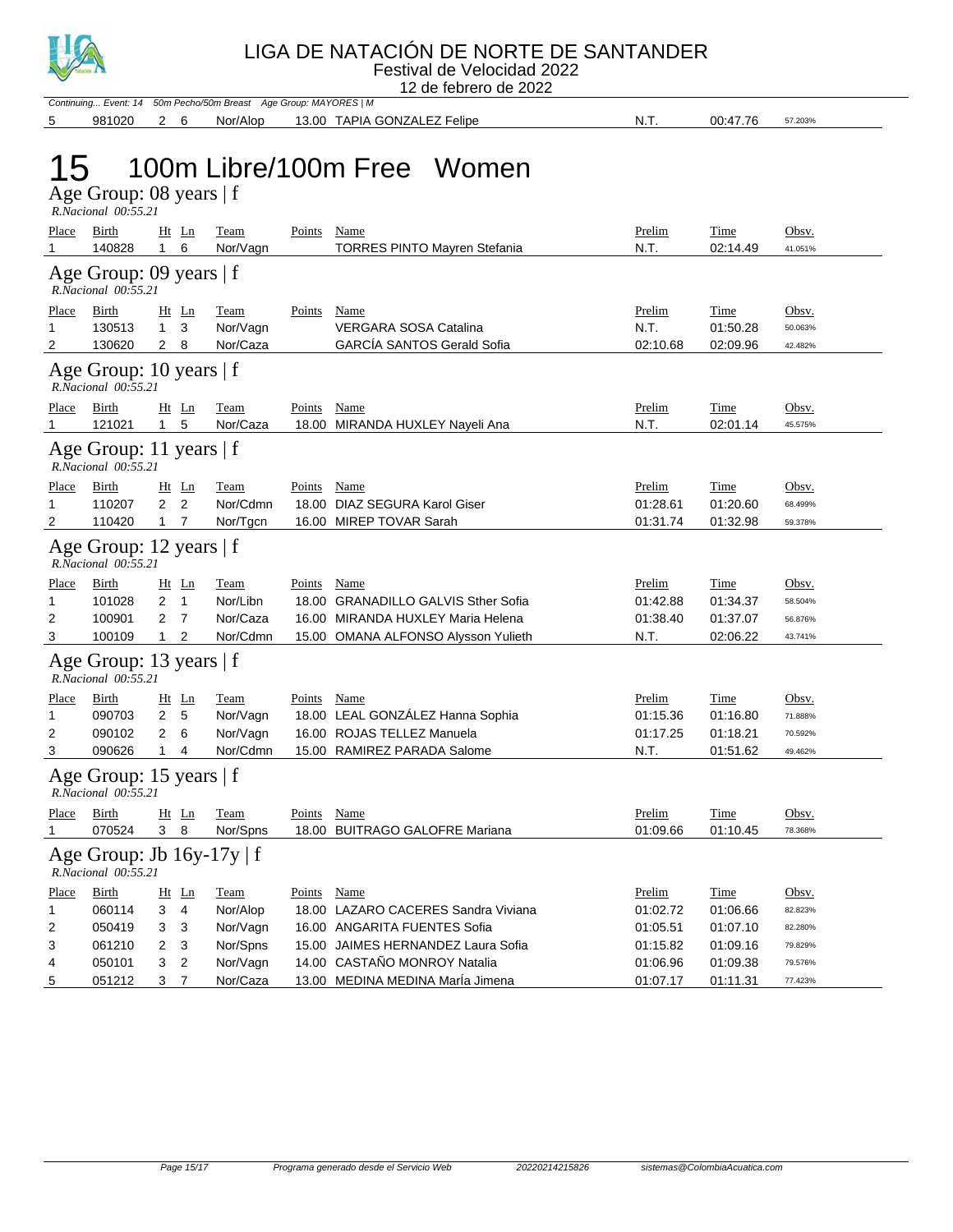

#### 15 100m Libre/100m Free Women

Age Group: Mayores | f

| R.Nacional 00:55.21 |  |
|---------------------|--|

| Place          | <b>Birth</b> | $Ht$ Ln | <b>Team</b> | Points | Name                                  | <b>Prelim</b> | <b>Time</b> | <u>Obsv.</u> |
|----------------|--------------|---------|-------------|--------|---------------------------------------|---------------|-------------|--------------|
|                | 041007       | 3 6     | Nor/Caza    |        | 18.00 SANCHEZ JAIMES Darly Natalia    | 01:06.69      | 01:08.59    | 80.493%      |
|                | 040425       | 3 1     | Nor/Vagn    |        | 16.00 DOMINGUEZ DELGADO Mariangel     | 01:08.89      | 01:09.22    | 79.760%      |
|                | 020320       | 3 5     | Nor/Vagn    |        | 15.00 MACH GIL Fabiana Andreina       | 01:05.50      | 01:09.88    | 79.007%      |
| $\overline{4}$ | 041124       | 2 4     | Nor/Spns    |        | 14.00 CRISTANCHO VARGAS Katty Vanessa | 01:12.82      | 01:12.44    | 76.215%      |

### 16 100m Libre/100m Free Men

Age Group: 09 years | m

| R.Nacional 00:50.26 |  |
|---------------------|--|
|---------------------|--|

| Place          | <b>Birth</b>                                       |                | Ht Ln          | <u>Team</u> | <b>Points</b> | Name                                    | Prelim   | <b>Time</b> | Obsv.   |  |  |  |
|----------------|----------------------------------------------------|----------------|----------------|-------------|---------------|-----------------------------------------|----------|-------------|---------|--|--|--|
| 1              | 131023                                             | $\mathbf{1}$   | 3              | Nor/Vagn    |               | <b>DIAZ CARRENO Emiliano</b>            | N.T.     | 01:30.93    | 55.273% |  |  |  |
| $\overline{2}$ | 130210                                             | $\mathbf{1}$   | $\overline{4}$ | Nor/Vagn    |               | PADILLA ARIAS Cristian David            | N.T.     | 02:06.69    | 39.672% |  |  |  |
| 3              | 130220                                             | $\mathbf{1}$   | 5              | Nor/Vagn    |               | SAYAGO SEPULVEDA Angel Paul             | N.T.     | 02:17.49    | 36.555% |  |  |  |
|                | Age Group: 10 years   m<br>R.Nacional 00:50.26     |                |                |             |               |                                         |          |             |         |  |  |  |
| Place          | Birth                                              |                | Ht Ln          | Team        | Points        | Name                                    | Prelim   | Time        | Obsv.   |  |  |  |
| 1              | 120522                                             | 4              | $\mathbf{1}$   | Nor/Vagn    |               | <b>CASTELLANOS LEAL Angel Felipe</b>    | 01:43.16 | 01:34.93    | 52.944% |  |  |  |
| 2              | 120111                                             | $\mathbf{1}$   | 6              | Nor/Vagn    |               | <b>MARTINEZ ROA Andres Leonardo</b>     | N.T.     | 01:45.48    | 47.649% |  |  |  |
| 3              | 120510                                             | 2              | $\overline{7}$ | Nor/Vagn    |               | <b>SALAS URUENA Matias</b>              | N.T.     | 02:07.37    | 39.460% |  |  |  |
| 4              | 120217                                             | 2              | $\overline{2}$ | Nor/Vagn    |               | SAAB BARINAS Pablo David                | N.T.     | 02:45.70    | 30.332% |  |  |  |
|                | Age Group: 11 years   m<br>R.Nacional 00:50.26     |                |                |             |               |                                         |          |             |         |  |  |  |
| Place          | Birth                                              |                | Ht Ln          | Team        | Points        | Name                                    | Prelim   | Time        | Obsv.   |  |  |  |
| 1              | 111015                                             | 5              | 6              | Nor/Vagn    |               | 18.00 SARMIENTO LOPEZ Julian Felipe     | 01:16.78 | 01:18.86    | 63.733% |  |  |  |
| $\overline{2}$ | 110428                                             | 2              | 6              | Nor/Cdmn    |               | 16.00 PLATA PABON Duvan Santiago        | N.T.     | 01:28.14    | 57.023% |  |  |  |
| 3              | 110825                                             | 4              | $\overline{2}$ | Nor/Spns    |               | 15.00 PARADA QUINTERO AndrÉs Gabriel    | 01:35.16 | 01:28.22    | 56.971% |  |  |  |
| 4              | 110203                                             | $\overline{2}$ | 3              | Nor/Cdmn    |               | 14.00 ALVARES PEDRAZA Angel AndrÉs      | N.T.     | 01:28.42    | 56.842% |  |  |  |
|                | Age Group: 12 years   m<br>$R.Nacional$ $00:50.26$ |                |                |             |               |                                         |          |             |         |  |  |  |
| Place          | Birth                                              |                | Ht Ln          | Team        | Points        | <b>Name</b>                             | Prelim   | <b>Time</b> | Obsv.   |  |  |  |
| 1              | 100120                                             | 6              | 3              | Nor/Caza    |               | 18.00 RUIZ MONCADA Angel Elian          | 01:09.77 | 01:11.86    | 69.942% |  |  |  |
| 2              | 100310                                             | 4              | 5              | Nor/Caza    |               | 16.00 JIMENEZ MARTINEZ Juan Camilo      | 01:33.22 | 01:19.42    | 63.284% |  |  |  |
| 3              | 100224                                             | 5              | $\overline{7}$ | Nor/Vagn    |               | 15.00 VEGA ARIAS Andrey Santiago        | 01:17.61 | 01:20.68    | 62.295% |  |  |  |
| 4              | 100913                                             | 3              | 4              | Nor/Vagn    |               | 14.00 RIVERA VILLAMIZAR David Alejandro | 01:53.19 | 01:40.77    | 49.876% |  |  |  |
| 5              | 100727                                             | 2              | 5              | Nor/Cdmn    |               | 13.00 GOMEZ CONTRERAS Grabiel Alejandro | N.T.     | 01:52.02    | 44.867% |  |  |  |
| 6              | 100629                                             | 2              | $\overline{4}$ | Nor/Alop    |               | 12.00 ESCALANTE NUÑEZ Ricardo Felipe    | N.T.     | 01:56.20    | 43.253% |  |  |  |
| 7              | 100930                                             | 3              | 6              | Nor/Vagn    |               | 11.00 TOLOZA DELGADO Cristian Daniel    | 02:46.57 | 02:25.93    | 34.441% |  |  |  |
| 8              | 100426                                             | 5              | 4              | Nor/Spns    |               | 10.00 CORREDOR DIAZ Santiago David      | 01:15.53 | 11:09.84    | 7.503%  |  |  |  |
|                | Age Group: 13 years   m<br>R.Nacional 00:50.26     |                |                |             |               |                                         |          |             |         |  |  |  |
| <u>Place</u>   | Birth                                              |                | Ht Ln          | Team        | Points        | Name                                    | Prelim   | Time        | Obsv.   |  |  |  |
| 1              | 090529                                             | $\overline{7}$ | 6              | Nor/Vagn    |               | 18.00 BOTELLO SANDOVAL Juan Diego       | 01:07.28 | 01:06.75    | 75.296% |  |  |  |
| 2              | 090211                                             | 7              | $\overline{7}$ | Nor/Vagn    |               | 16.00 PEREZ HURTADO Juan Esteban        | 01:07.83 | 01:07.11    | 74.892% |  |  |  |
| 3              | 090129                                             | 5              | 8              | Nor/Vagn    |               | 15.00 RINCONES CORDOBA Alejandro        | 01:22.52 | 01:17.19    | 65.112% |  |  |  |
| 4              | 090807                                             | 4              | 6              | Nor/Caza    |               | 14.00 SANDOVAL MEJÍA Renato             | 01:33.64 | 01:28.24    | 56.958% |  |  |  |
| 5              | 090227                                             | 4              | $\overline{7}$ | Nor/Aqns    |               | 13.00 TORRES GONZALEZ Julian Felipe     | 01:39.74 | 01:28.48    | 56.804% |  |  |  |
| 6              | 090408                                             | 4              | 4              | Nor/Alop    |               | 12.00 NUÑEZ RAGUA Juan Diego            | 01:28.45 | 01:31.52    | 54.917% |  |  |  |
| 7              | 090115                                             | 4              | 8              | Nor/Libn    |               | 11.00 ORTEGA HERNANDEZ Juan Sebastian   | 01:50.09 | 01:37.04    | 51.793% |  |  |  |